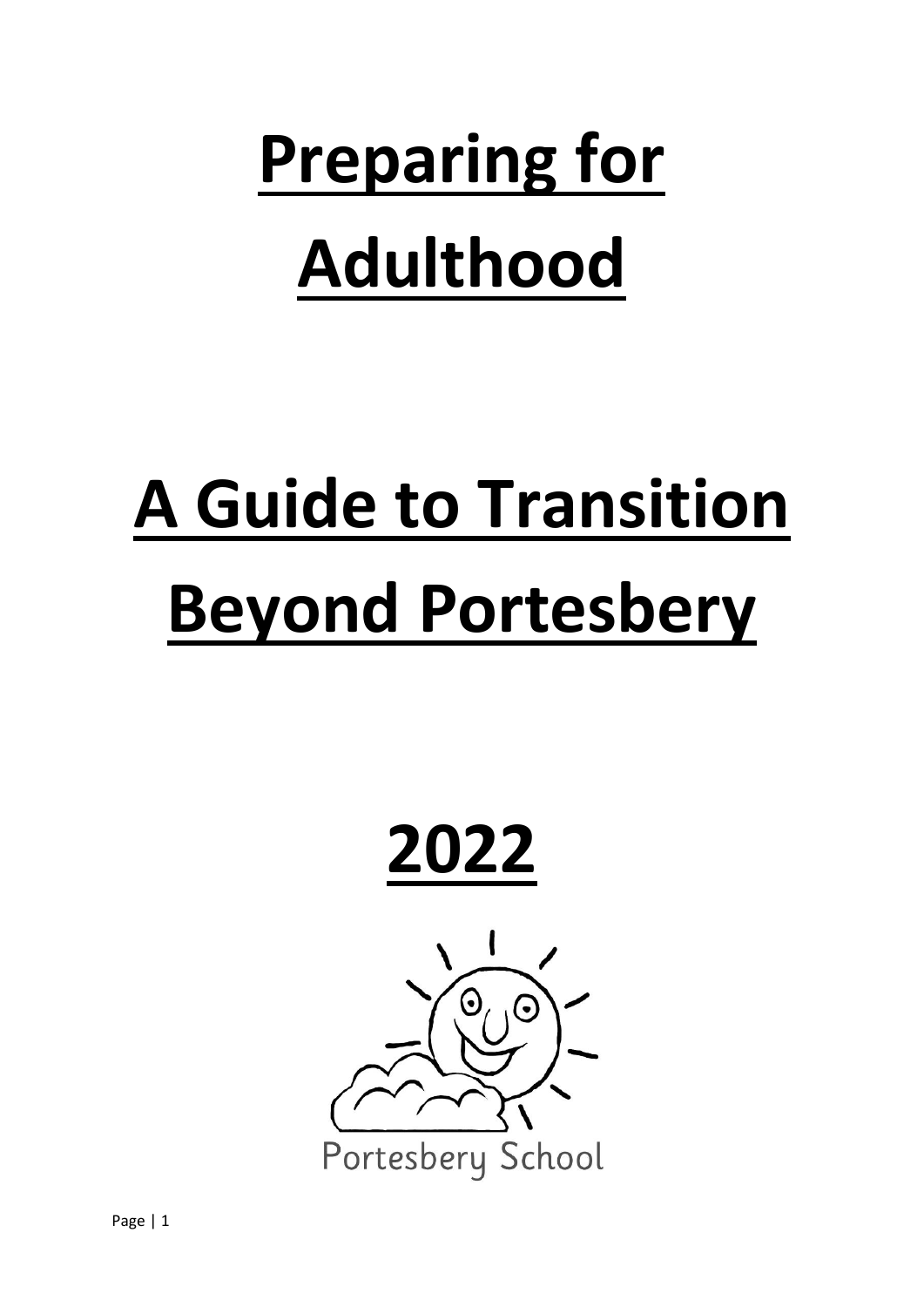## **CONTENTS**

| $\mathbf{1}$            | <b>Introduction</b>                                 |
|-------------------------|-----------------------------------------------------|
| $\overline{2}$          | The role of the SEND team                           |
| $\overline{\mathbf{3}}$ | The role of the Transition Team                     |
| 4                       | What to expect during the transition process        |
| 5                       | <b>Local sector colleges</b>                        |
| 6                       | Independent colleges                                |
| 7                       | Social care: Day services providers                 |
| 8                       | <b>Social care: Residential and Housing options</b> |
| 9                       | Choosing a provider - key considerations and        |
|                         | questions to ask when visiting different            |
|                         | providers.                                          |
| 10                      | <b>Financial and Legal considerations</b>           |
| 11                      | <b>Deputyship</b>                                   |
| 11                      | Supporting young people through the                 |
|                         | transition process                                  |
| 12                      | <b>Other sources of support</b>                     |
| 13                      | <b>Clubs and activities available at 18</b>         |
| 14                      | <b>Support at Portesbery</b>                        |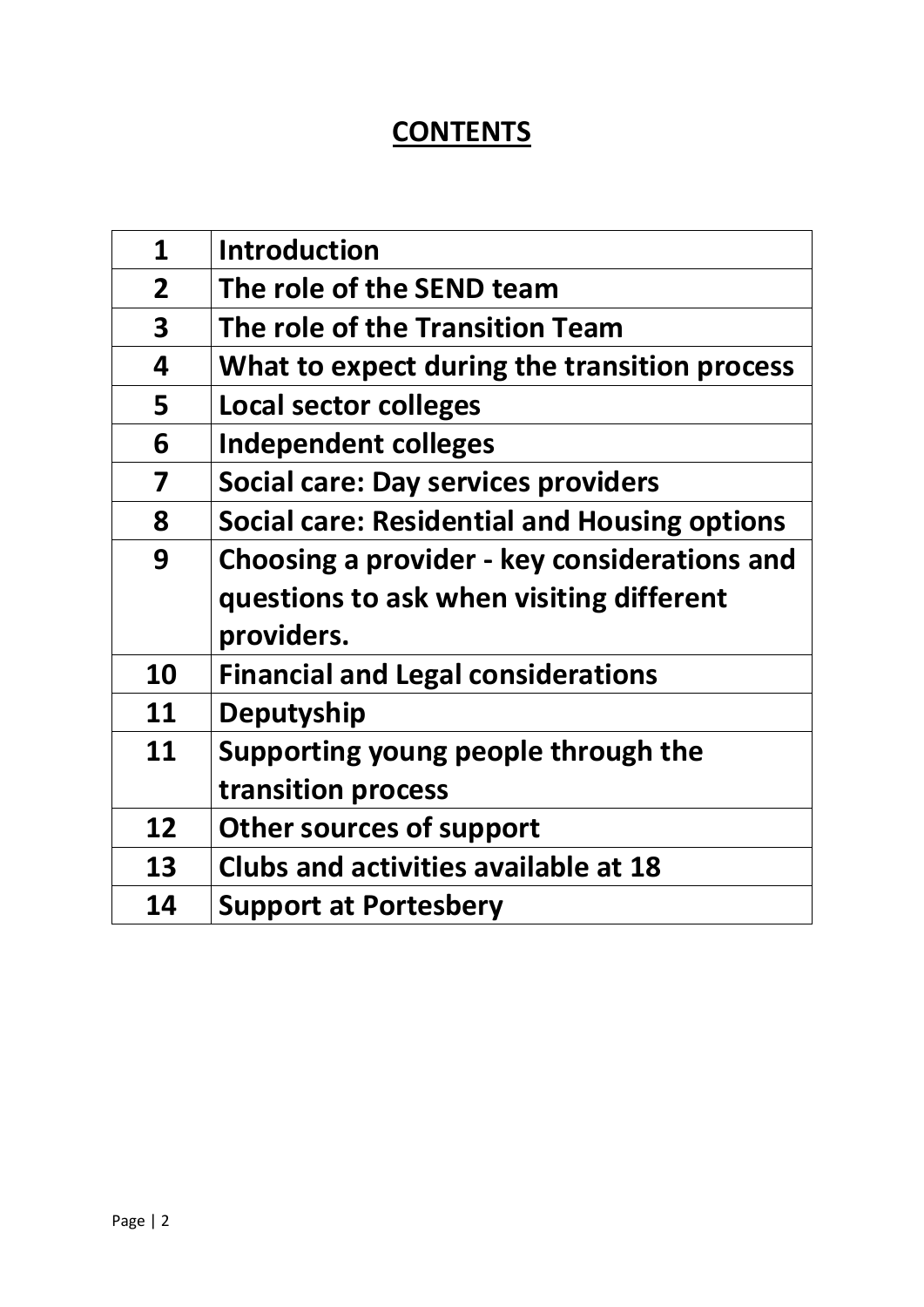# **1.Introduction.**

**Preparing for a successful transition beyond Portesbery is a process that starts in Year 9. This allows parents and students plenty of time to research and visit the various post 19 options and ensure that the right provision is in place for their son/daughter when they leave Portesbery.** 

**The role of the school in transition is to provide support and advice throughout the process but it is essential that parents become proactive from Year 9 onwards as it is you who will make the final decisions and submit applications etc.** 

**A child can legally leave school at the end of the school year in which they turn 16 (normally the end of year 11). However, all young people must be in some kind of education or training until the age of 18. Most Portesbery students continue into the Post 16 department after Year 11 but other options are listed in this book.**

**The earlier that decisions are made then the greater the support that can be put in place to ensure a smooth transition. If college places are sought, teachers can ensure that the paperwork for EHCP reviews reflect this leading up to Year 14, especially the aspirations and targets.** 

**There are various options available to students once they leave Portesbery but the two main routes are a college placement (if a student has evidence of the potential to make further educational progress) or a social care package and for some there will be elements of both. E.g. The transition team are responsible for arranging transport to college and for activities for non-college days.**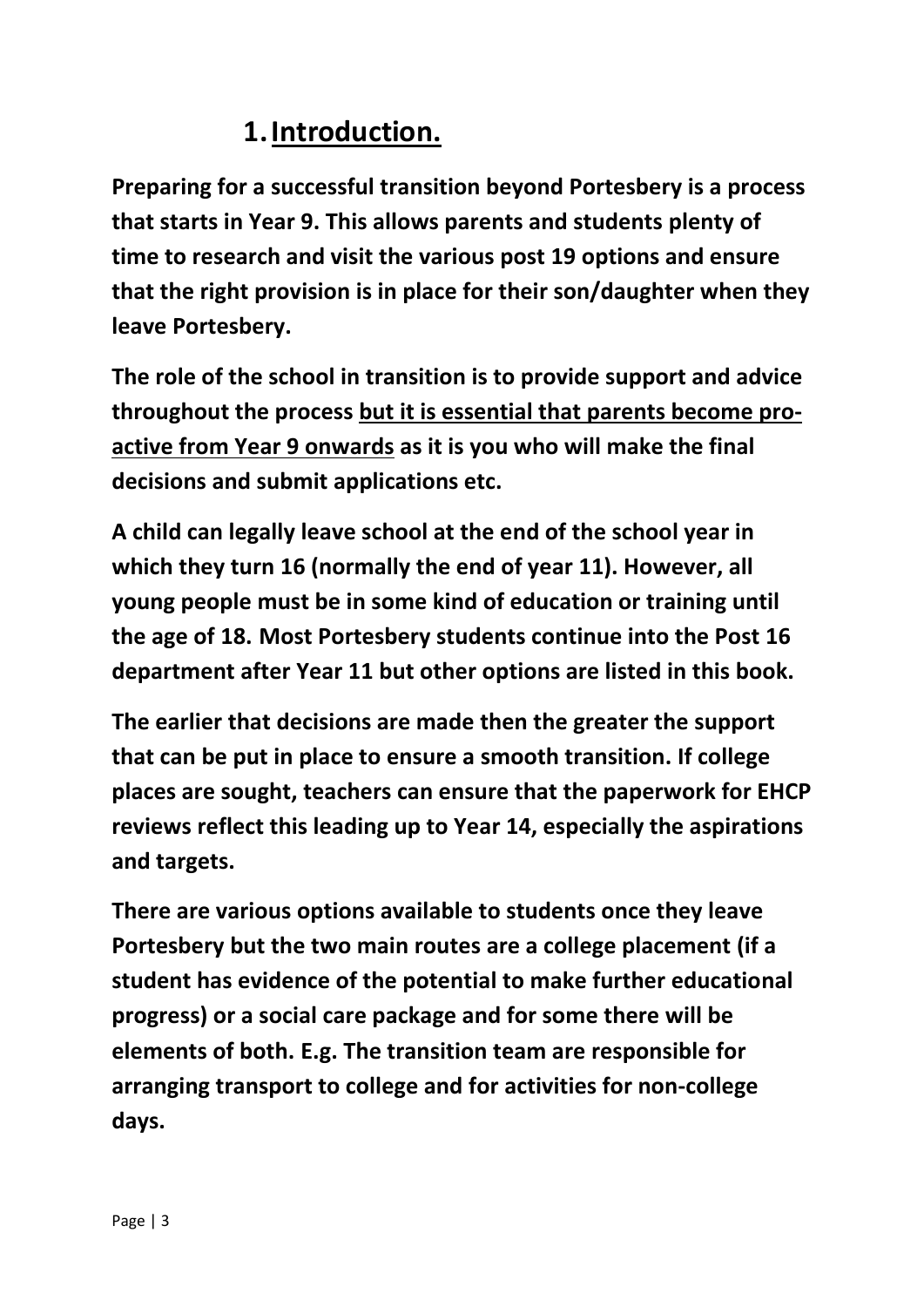**As well as preparing for life beyond year 14, parents should also start to think longer term. Some college placements can be as short as 1 to 3 years and so parents must ideally have a plan beyond college before their sons/daughters leave Portesbery.** 

# **2.The role of the SEND team.**

**The Surrey SEND team work to the SEND code of practice and the aim is for transition plans to have a person centred approach.** 

**A member of the team will aim to attend Annual review meetings for students from Year 12 onwards.** 

**The code of practice states that the majority of students should be educated in mainstream/local settings e.g. Merrist Wood, Farnborough College of Technology (Hampshire). We should be aiming to meet the needs of young people locally without the need to use independent providers and Surrey are working to identify and fill the gaps where possible.** 

**The four 'Preparing for Adulthood' outcomes (employment, independent living, community inclusion and health) are usually more successful if delivered locally.** 

**Throughout the process, it is important to keep the needs of the young person at the centre of the process (rather than just the family's wishes). If a residential college placement is being sought, Surrey will look carefully at whether a student's needs could be better met in very personalised supported living alongside a place at a local college.**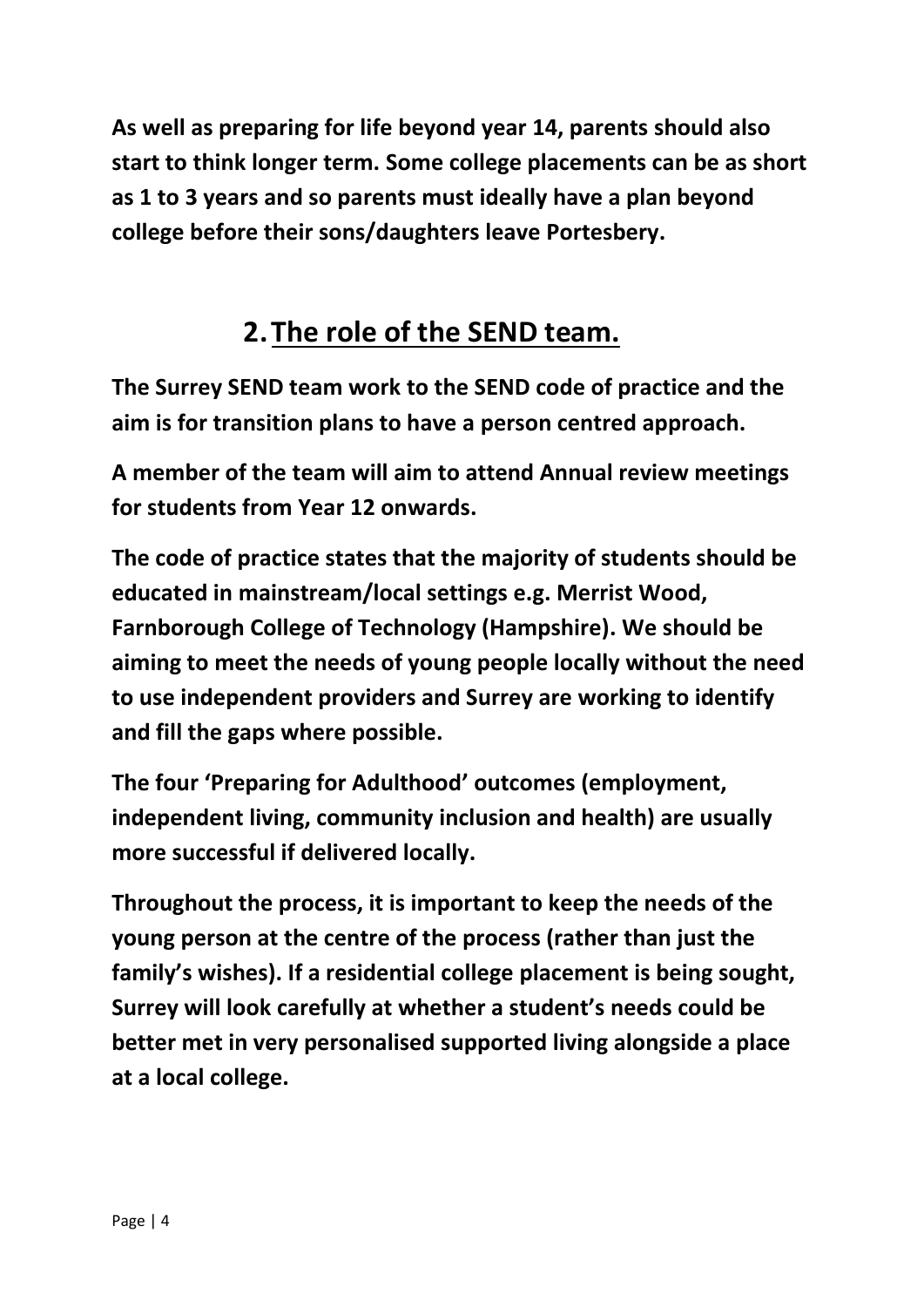**The SEND post 16 team run transition events for parents in each quadrant once a year, where colleges and housing providers are available to offer advice.** 

**The SEND team and Transition team will work together with you to support transition for each young person.** 

**Parents are advised to apply for college places in the Autumn term of a student's final year at Portesbery and to put in as many applications as they feel are suitable.**

**All Y14 transition reviews of EHCPs should be completed by March of the final year to allow time for the documents to go to the funding panel to be reviewed and agreed. Parents can name desired placements in the young person's/parent's aspirations documents but these cannot be named in sections B, E or F of the EHCP review document.**

**Although EHCPs state they are from 0 to 25, there is no legal right to continued education post 19. Therefore, good attendance at school is important and students need to have shown progress over their time at school for the EHCP to continue.** 

**If a young person is not going to college then the EHCP will cease. This process will begin from April of Y14.** 

**Transport to college comes from the social care budget. However, if a student has a mobility car, then this must be used for transport to college.** 

#### **Surrey local offer website -**

<https://www.surreylocaloffer.org.uk/kb5/surrey/localoffer/home.page>

**Surrey SEND information, advice and support service (SSIASS) - [ssiass@surreycc.gov.uk,](mailto:ssiass@surreycc.gov.uk) 01737 737300**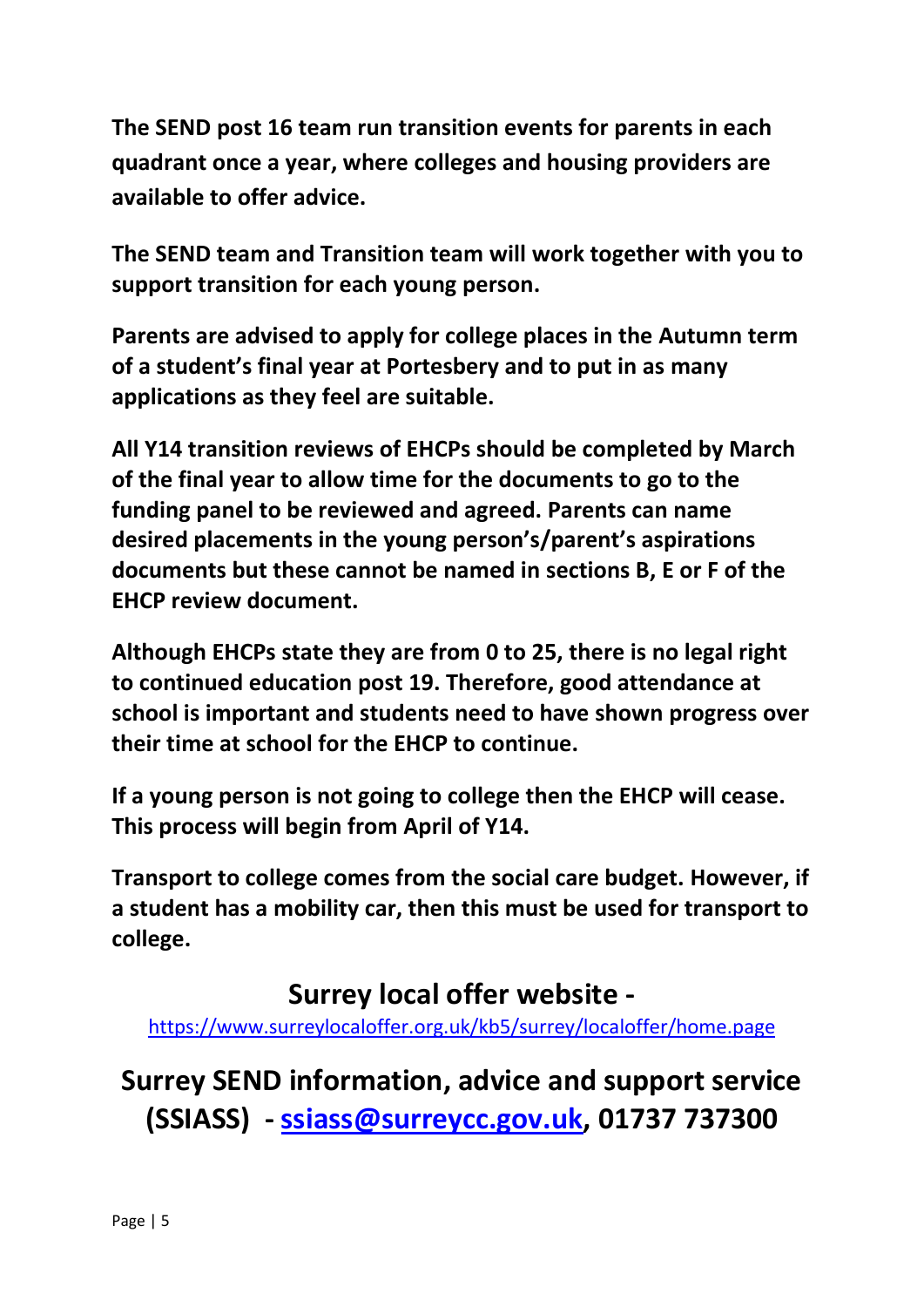# **3.The role of the Transition Team**

**The transition team work with young people from 14 – 25 to ensure a smooth transition from children's services to adult social services. Their aim is to promote independence and to help young people maximise their skills.** 

**The transition team try to be involved with a young person through reviews, information gathering, etc. At the age of 18 they become the statutory funding body. They will meet with the young person and their family by the time the young person is 17 ½ years old to carry out a full assessment and ensure that any provision needed is in place.**

**For a young person who has not had access to children's services, a new referral to the transition team will be made well before they are 18 by the SEND team.** 

**The transition team support young people in their transition to adult services, including continuing to provide respite and services already in place that are still needed and helping to plan for life after school.**

**Rebecca Hayward and Becca Wallis are the current Transition Team liaison workers for Portesbery.** 

**The transition team will attend annual reviews (where possible) leading up to a young person's 18th birthday, especially where extra support is required.** 

**A Continuing Healthcare Assessment is carried out around the young person's 17th birthday to identify the right funding pathway – Continuing Healthcare Team (NHS) (for young people with more complex health needs) or the Transition Team.**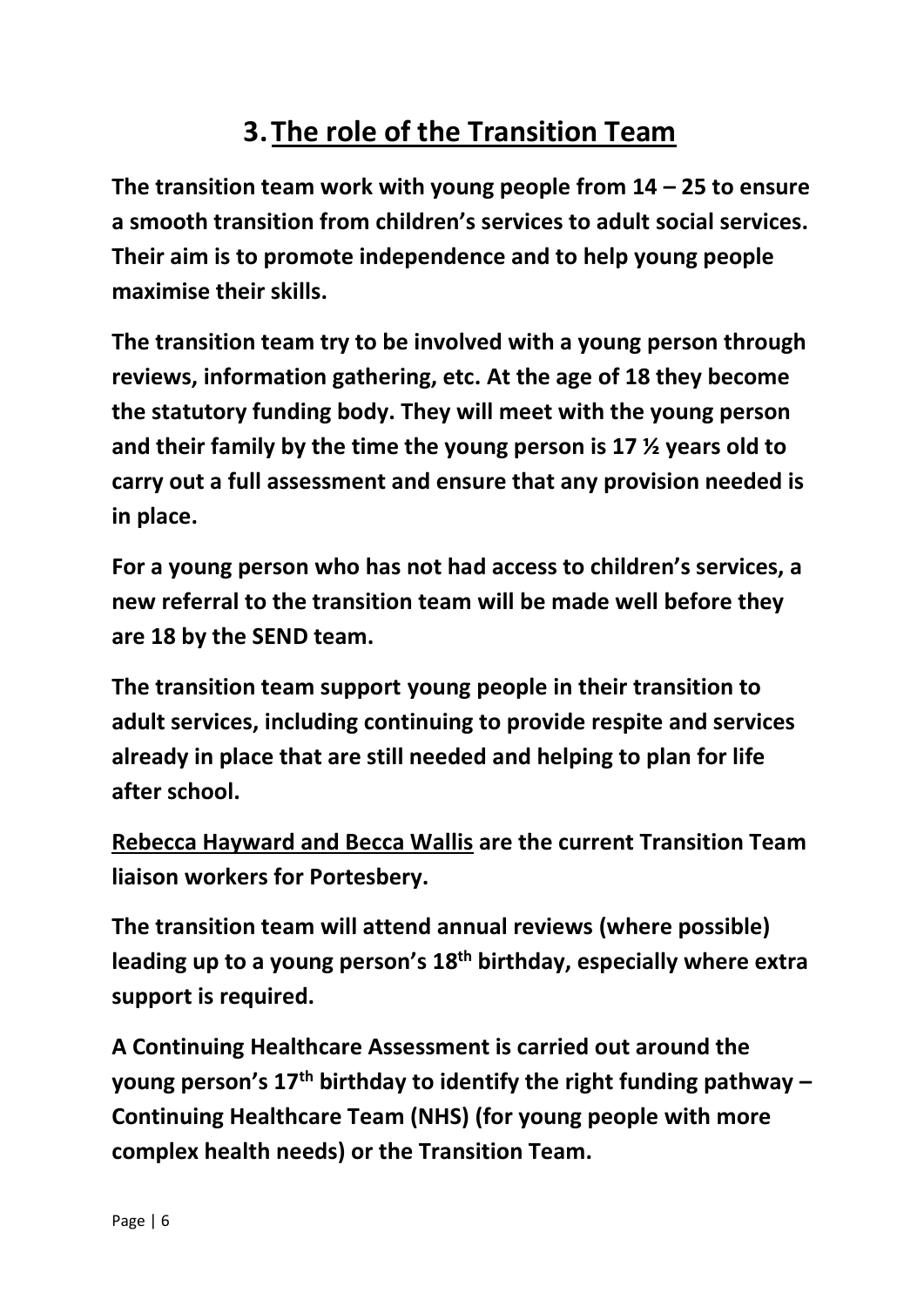**In terms of the transition process it does not matter which funding pathway is taken – the same provisions can be accessed.** 

**At 17/18 each young person will have an 'Adult social care assessment' to see if they are eligible for services from the transition team as well as the funding required for their social care package.** 

**After the assessment, the young person and/or their families will be notified and sent a copy of the assessment.** 

**The transition team will then put a support plan in place to ensure that the young person's social care needs are fully met. This may include a Personal assistant (PA), day centres/activities, supported living etc.** 

**The plan is then authorised by a manager and can take 6-8 weeks to put in place. It is then reviewed after 3 months, 6 months and eventually annually.** 

**Parents can also have a carer's assessment 6 months before their son/daughter turns 18. This assesses the support that you may need in your caring role.** 

**Each young person will also have a financial assessment to assess what benefits they are receiving and whether they will be required to contribute to their support package.** 

**It is important to note that if the young person has a mobility car as part of their support package then this will most likely be required to transport them to/from respite and day services.** 

**Funding for social care packages can be provided in different ways:**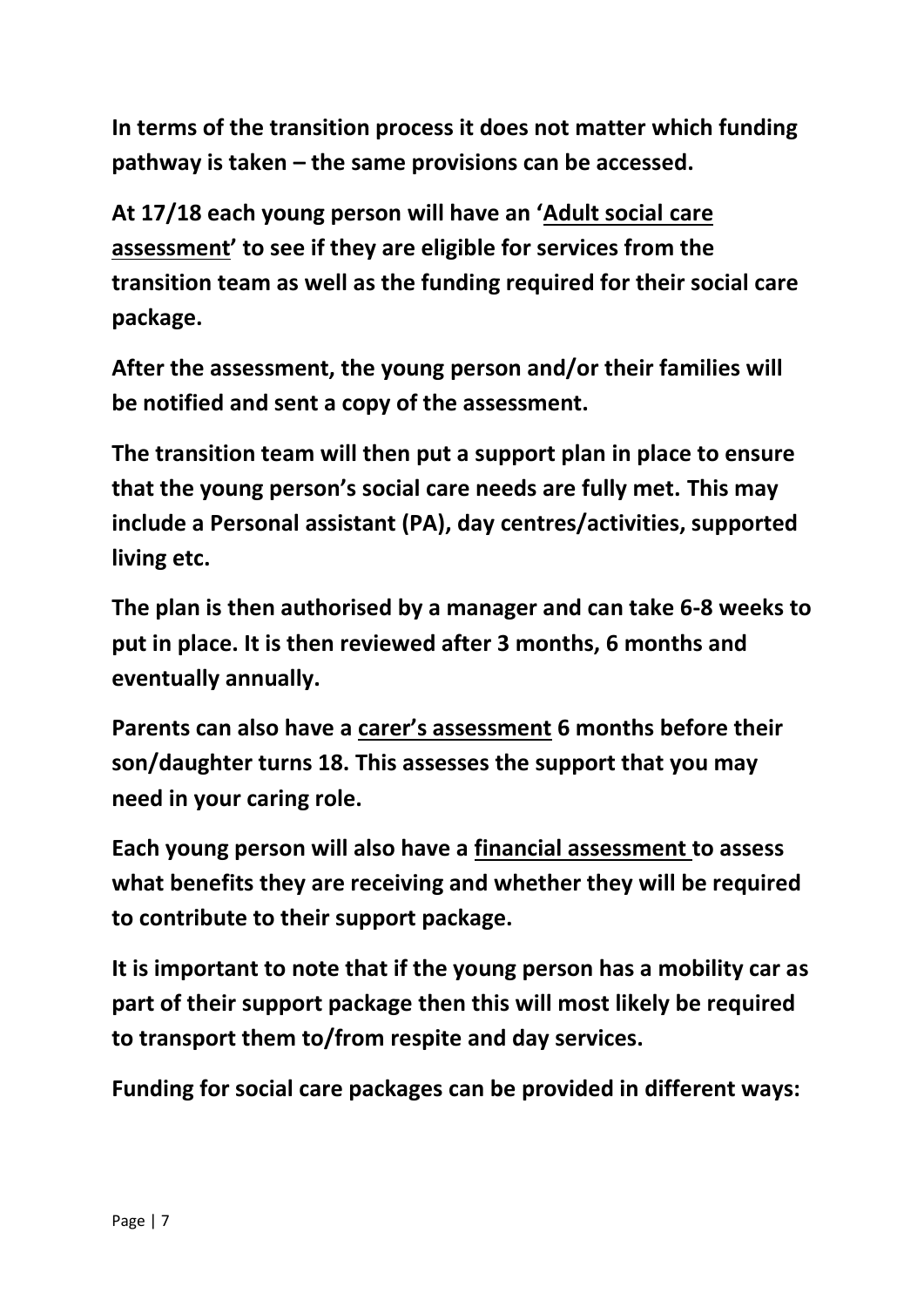- **1. Directly from Surrey County Council to the provider but Surrey must have a contract with these providers, so it can be restrictive.**
- **2. Pre-paid account or Direct payments – where the young person has an account in their name (or a 3rd party), and money from SCC is paid monthly from the support plan. This gives greater flexibility with providers and meeting social care needs. (With direct payments the family must collect receipts etc and submit these to Surrey.)**
- **3. Supported managed accounts – Surrey will manage the direct payments for the young person.**

**Surrey Independent Living Council (SILC) can help to support families with the administration and legalities of direct employment of PAs, etc.**

**Once the payment method is agreed and the provision is ready the support package starts.**

**There is an agreement that the money is only used for what is on the plan. Families can ask permission to use it on something different but this MUST be approved by the transition team.** 

**If there are any issues a re-assessment can be requested.** 

**Transition team: 01276 800270**

## **(9am to 5pm Mon to Fri)**

**[transitionteam@surreycc.gov.uk](mailto:transitionteam@surreycc.gov.uk)**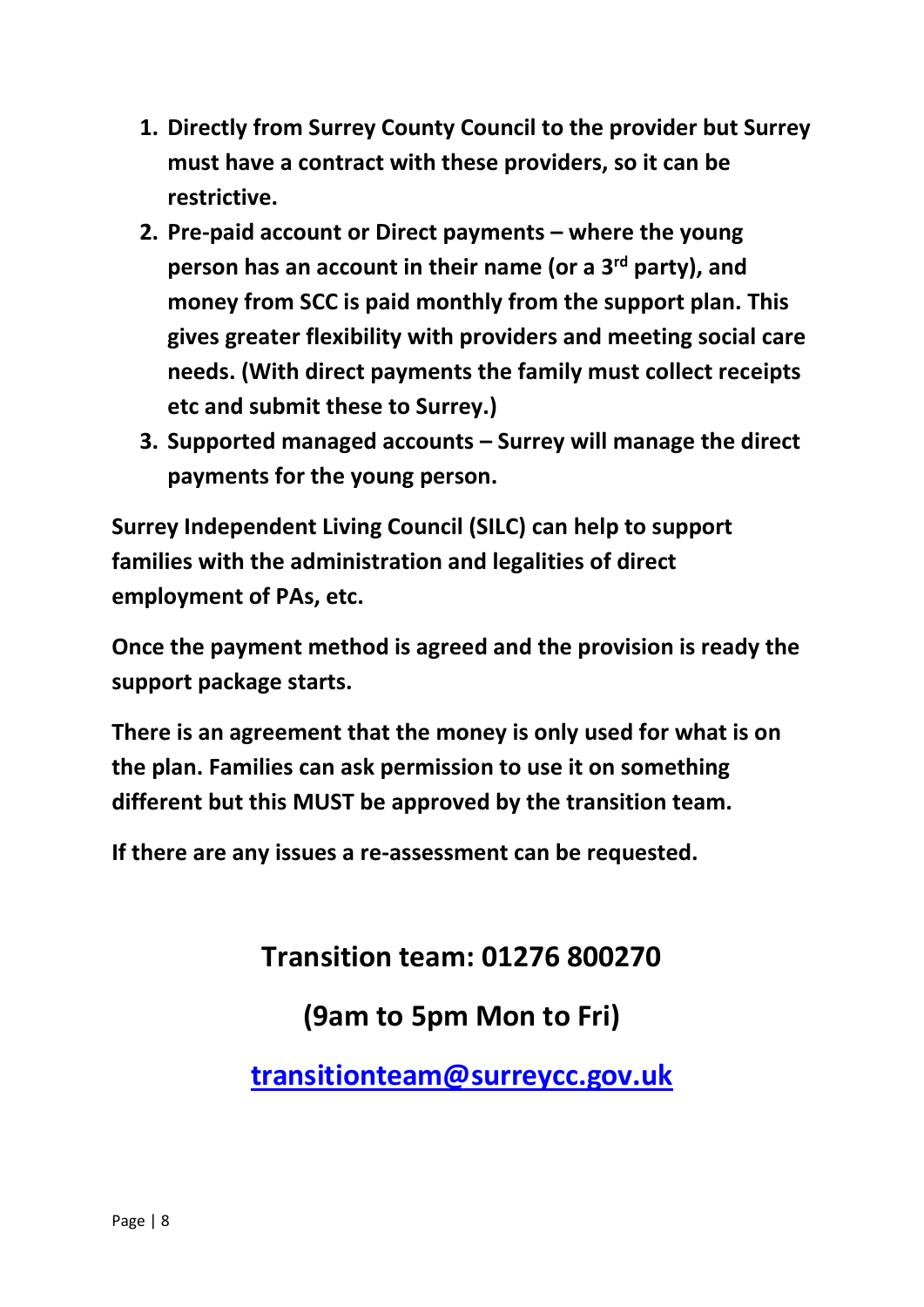# **4. What to expect during the transition process:**

## **Years 9 to 11: (Students aged 13-16)**

- **From Year 9 onwards, parents/carers will be supported through the transition process.**
- **A SEND transition plan will be started, noting any options to explore. The support needed to explore these options will also be identified. This document will be updated at each subsequent annual review. The transition team (social care) would also hope to attend.**
- **The local offer website provides up to date information about provisions available in Surrey.**
- **Transition events are held throughout the year and are a really good source of information about different providers.**

#### **Action points for parents/carers:**

- **Attend Annual Reviews with ideas of what you would like for your son/daughter beyond Portesbery.**
- **Look at the Local Offer website**
- **Attend transition events and meetings that are arranged.**
- **Start visiting colleges and providers and put your young person's name on waiting lists if required. Whilst Portesbery, the SEND team and transition team can give advice and support, it is the parents'/carers' responsibility to look for and decide on, the next placement.**
- **Seek advice about benefits that will become available when your son/daughter becomes 16.**
- **Good attendance at school is important over the next 5 years if a college place is sought, as progress throughout KS 4 and 5 must be evident at the Year 14 ECHP review to secure funding for a college place.**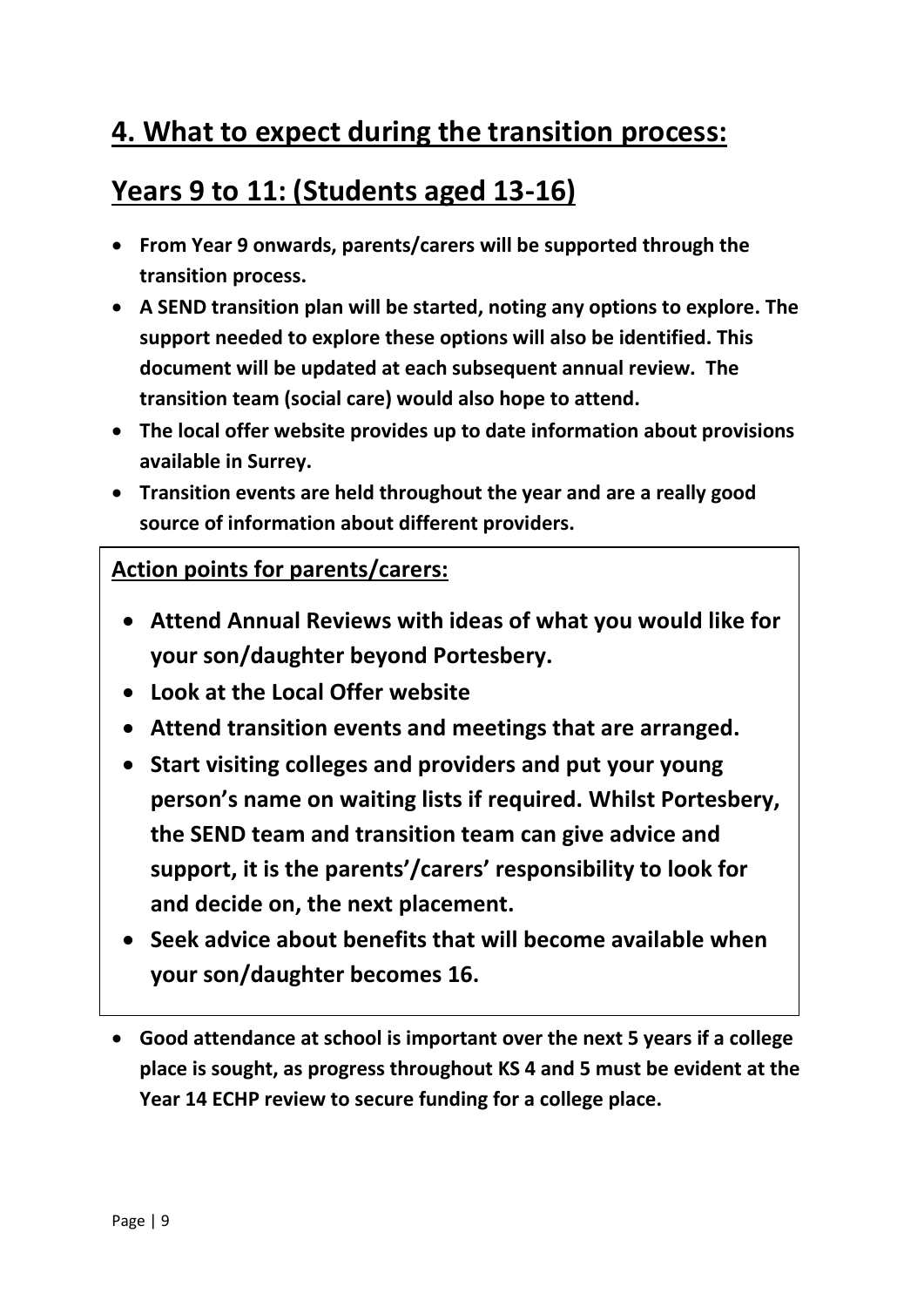# **End of Year 11 options (Post 16):**

- **Continue into the Portesbery Post 16 department**
- **Seek alternative Post 16 education: Other local SEN schools have Post 16 departments-**

**Freemantles School, Smarts Heath Road, Mayford Green, Woking GU22 0AN. [01483 545680](https://www.google.com/search?q=freemantles+address&rlz=1C1GCEJ_enGB921GB921&oq=freemantles+address&aqs=chrome..69i57j0i10i22i30.3120j0j7&sourceid=chrome&ie=UTF-8&safe=active&ssui=on) <https://www.freemantles.surrey.sch.uk/>**

**Ridgeway School, 4 Frensham Rd, Farnham GU9 8HB. 01252 724562 <https://www.ridgeway.surrey.sch.uk/>**

**Walton Leigh School, Queens Rd, Hersham, Walton-on-Thames KT12 5AB. 01932 223243<https://www.walton-leigh.surrey.sch.uk/>**

**Pond Meadow, Larch Ave, Guildford GU1 1DR. 01483 532239 <https://www.pond-meadow.surrey.sch.uk/>**

**Linden Bridge, Gadsden Villa, School Grounds, Grafton Rd, Worcester Park KT4 7JW. 020 8330 3009 <https://www.linden-bridge.surrey.sch.uk/>**

**Woodlands School, Fortyfoot Road, Leatherhead, KT22 8RY. 01372 377 922<https://www.woodlands.surrey.sch.uk/>**

**Henry Tyndale School, Ship Lane, Farnborough, Hampshire, GU14 8BX. 01252 544577 <https://www.henrytyndale.hants.sch.uk/contact-details/>**

**If families felt other schools could meet their student's needs better we would support their applications and help with the transition if they are allocated a place. Any requests for a change of placement for Post 16 need to be registered on the Year 10 annual review so that case officers are aware and can start the 'End of Key Stage Transfer' process.**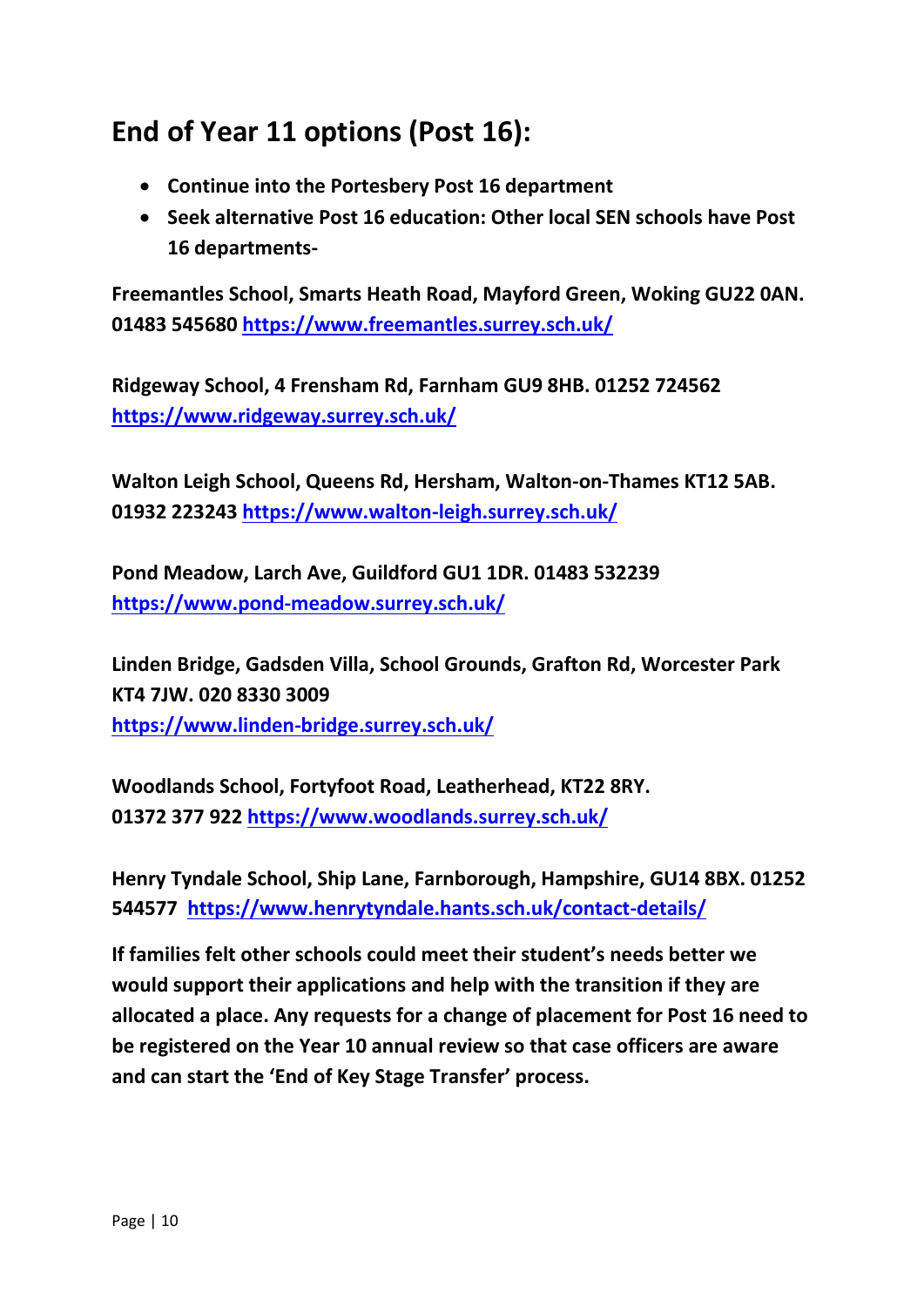# **Year 12: (Students aged 16-17)**

- **Students are assessed (baselined) against the qualification they are taking – Personal Progress or Personal and Social Development. The awarding body for both qualifications is ASDAN.**
- **Students will be referred to the transition team by the CWDT or SEND team.**
- **As part of the Post 16 curriculum, most students will access a college link programme to begin to familiarise themselves with a college setting and for staff to assess whether a college placement will be appropriate for each student at 19.**
- **It is important to note that all students will become 18 during the following school year (Year 13), some as early as September, and lots of their regular activities, clubs and respite will stop at this point. Parents should start looking ahead to finding suitable adult activities/ clubs/ respite during Year 12. Some applications for clubs need to be made 6 months prior to joining to allow for assessments etc.**

#### **Action points for parents/carers –Year 12:**

- **Continue to attend transition events and meetings.**
- **Re-visit colleges as courses can change and start to come up with a list of preferences.**
- **Make sure the transition team know that your son /daughter will soon be turning 18 in the next year.**
- **Put young person's name on the housing register – even if you are not looking for supported living immediately.**
- **Start looking for suitable new activities, clubs, respite for adults – see section 13.**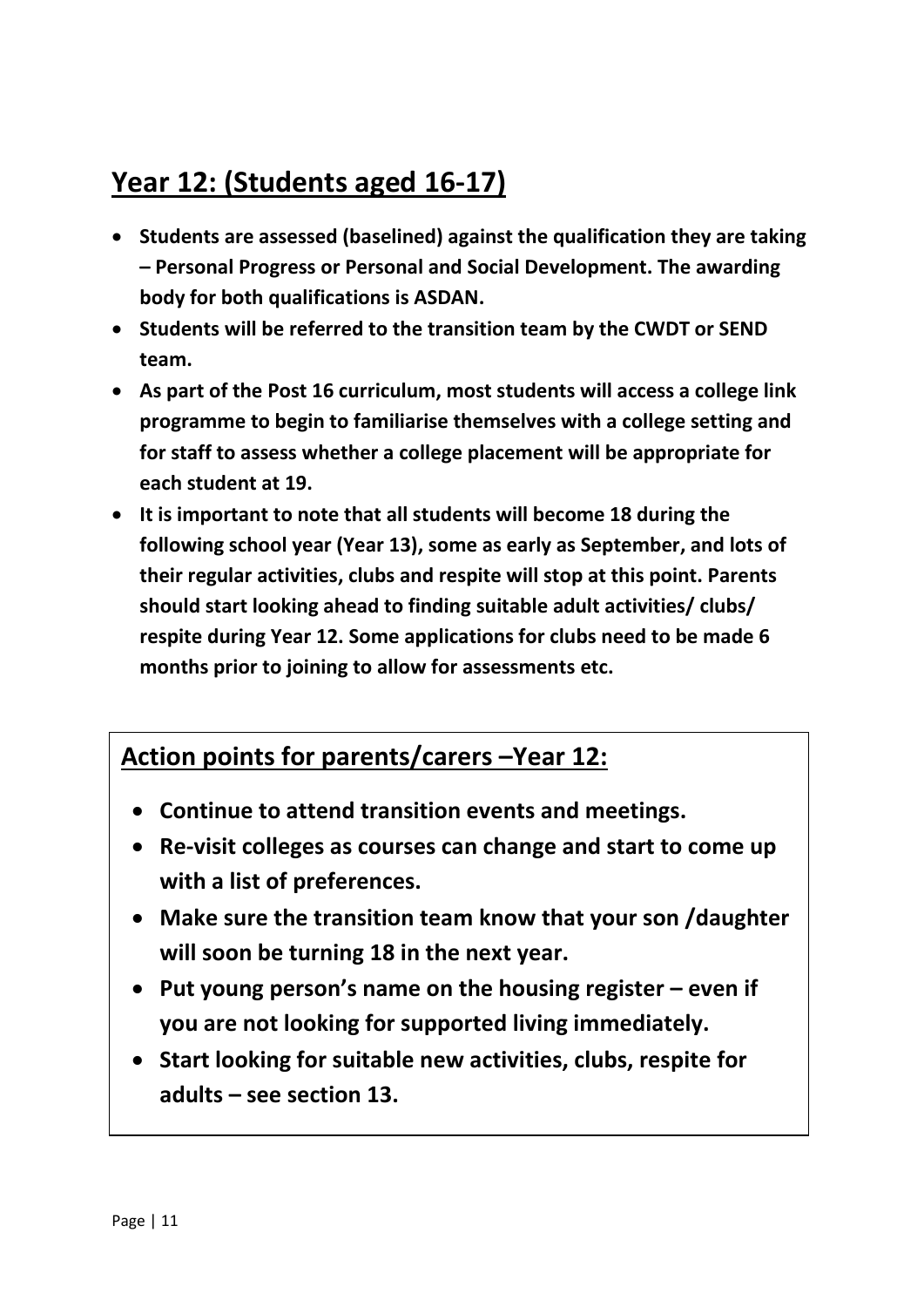#### **Year 13: (Students aged 17-18)**

- **All young people will have an assessment by the Transition team – this will usually have been done by 2 months before their 18th birthday.**
- **The transition team are invited to annual reviews.**
- **We will start students going to visit possible post 19 placements, with possibly a regular weekly time to join in sessions there.**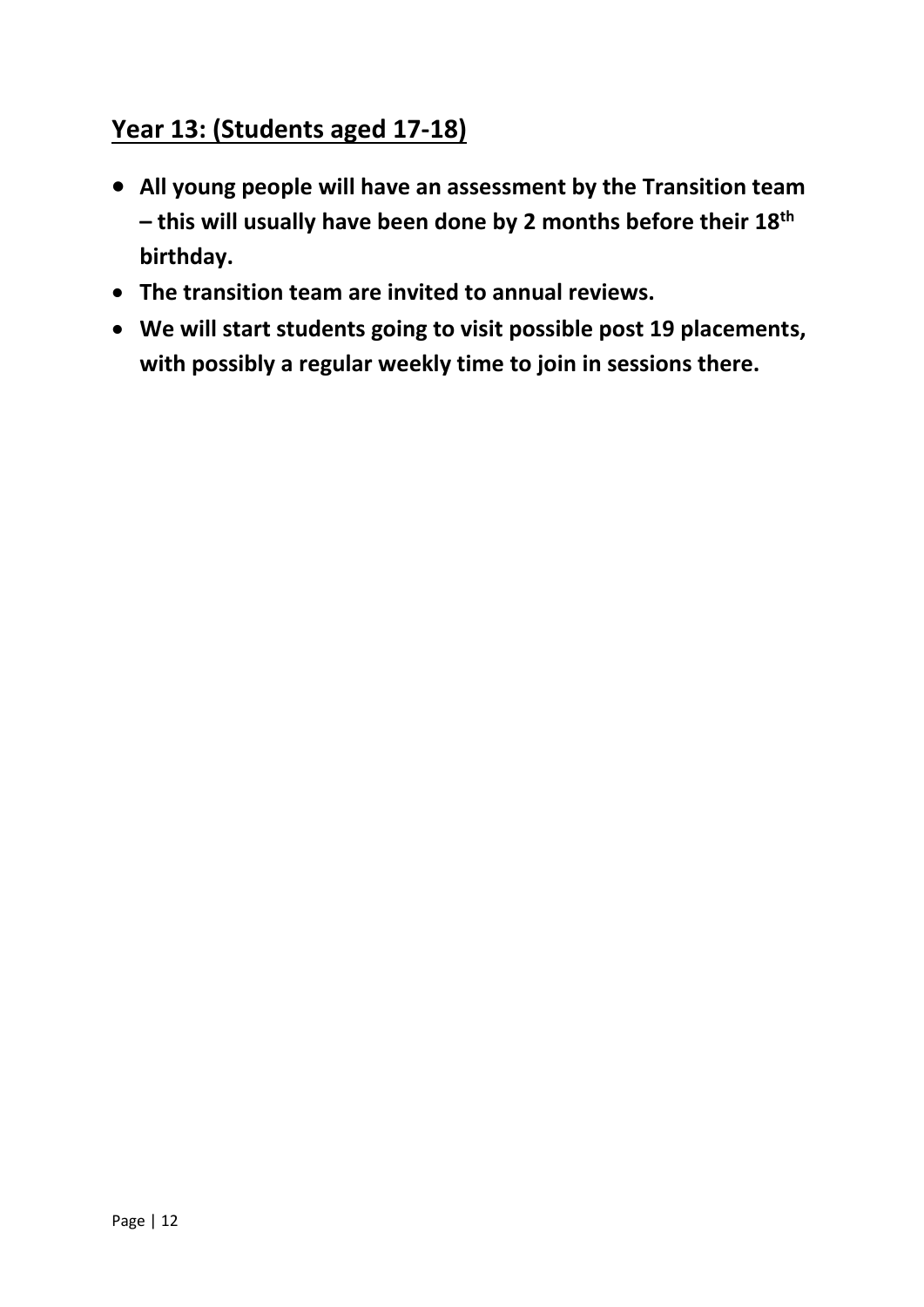• **School and parents will work with the students to prepare them for transition into different adult services.** 

#### **Action points for parents/carers – Year 13:**

- **Continue to attend transition events and meetings.**
- **Decide on a plan A and have an appropriate plan B as back up.**
- **Find out how to apply for places at the different providers and note any deadlines.**
- **Contact the transition team if you have not had an assessment 2 months before your son/daughter's 18th birthday.**
- **Seek independent advice about changes to benefits when the young person becomes an adult.**
- **For students with complex medical needs, complete a Continuing Healthcare Assessment.**
- **If your son/daughter has a high tech communication device that is not their own (e.g. PODD ipad), start enquiring about how ownership will be transferred to your son/daughter when they leave Portesbery and how it will be updated etc**
- **For students with physio, SaLT and sensory OT needs check a referral has been made to the CTPLD (Community Team for People with Learning Difficulties). They will provide these services one the young person leaves school.**
- **Also look at physio equipment that is used in school and investigate whether this can be transferred to their new setting.**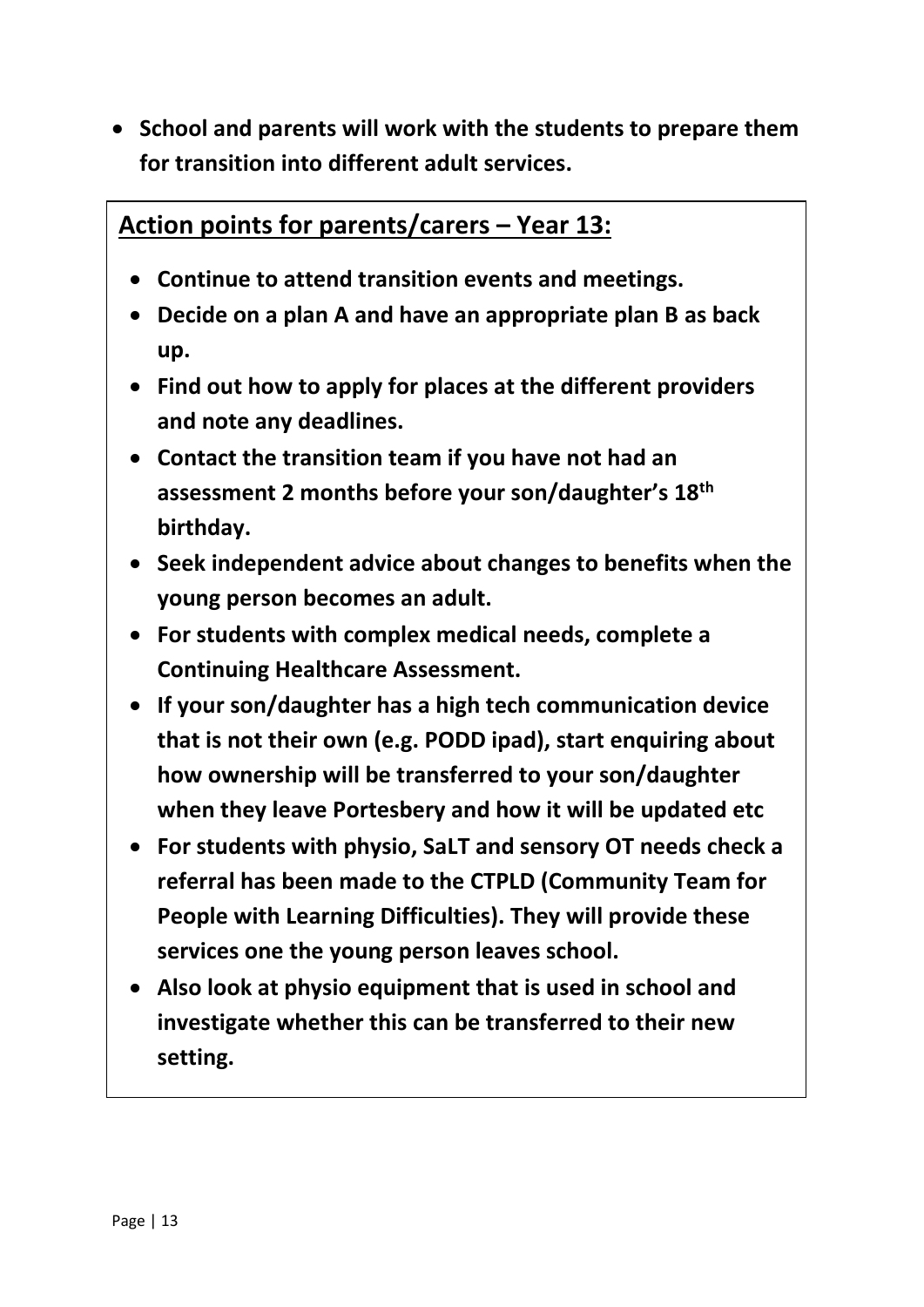#### **Year 14: (Students aged 18-19)**

- **By the time students start Year 14, parents should have a clear idea of what provision is sought so that plans can be finalised. Whilst school, the SEND team and the transition team can give advice and support, it is the parents'/carers' responsibility to look for and decide on, the next placement.**
- **EHCP reviews will be held before December.**
- **Applications for colleges/social care providers are submitted.**
- **Assessments for colleges will begin in October/November.**
- **Once a place and funding is confirmed, school will liaise with the providers to arrange transition visits/taster days supported by school staff to ensure a smooth and successful transition and that essential information is handed over. Providers are also invited into school to carry out their own assessments.**
- **School will ensure that all relevant information is passed onto the new settings and support placement visits to school to meet the students.**
- **For students who are moving to a social care provision with no full time college placement or supported internship, their EHCP will cease.**
- **Students will have their ASDAN personal progress units accredited and parents will be invited to an awards ceremony.**

#### **Action points for parents/carers - Year 14:**

- **Continue to attend transition events and meetings.**
- **Submit applications for colleges and social care providers.**
- **Come to the Year 14 EHCP review with a clear plan in mind either for college or social care.**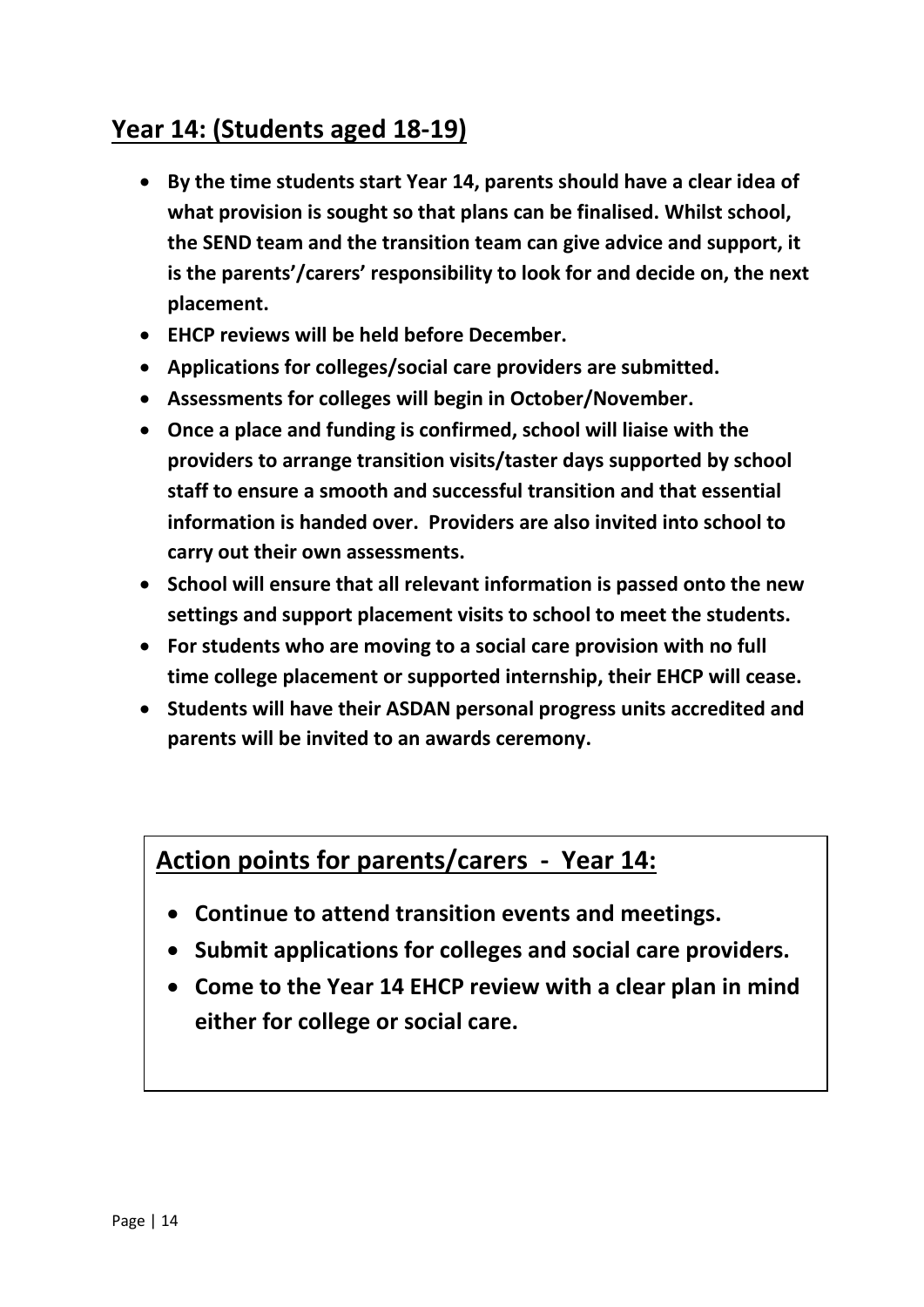# **5.Local sector colleges**

- **Most local colleges offer a life skills course with opportunities for supported work experience.**
- **Application processes vary between the different colleges – so it is important for parents to find out the application deadlines/ procedures for the colleges they are interested in.**

| <b>College</b>                                   | <b>Contact details</b>                                                                                                           | <b>Summary of</b>                                                                                                                                                                                                                                                                  |
|--------------------------------------------------|----------------------------------------------------------------------------------------------------------------------------------|------------------------------------------------------------------------------------------------------------------------------------------------------------------------------------------------------------------------------------------------------------------------------------|
|                                                  |                                                                                                                                  | services                                                                                                                                                                                                                                                                           |
|                                                  |                                                                                                                                  | provided.                                                                                                                                                                                                                                                                          |
| <b>Merrist</b><br>Wood<br>(Guildford<br>College) | https://merristwood.activatelearning.ac.uk/courses/further-<br>education/send/<br>0800 612 6008<br><b>Worplesden (Guildford)</b> | 'Woodlands Supported<br>Learning Centre' safe and<br>secure.<br><b>Curriculum focussing on</b><br>developing life and<br>independence skills<br>through a variety of<br>subjects.<br><b>Current accepting</b><br>students at P4/5 and<br>above.<br>4 days per week $9.30 -$<br>3pm |
| <b>Brooklands</b>                                | https://www.brooklands.ac.uk/courses/supported-learning-and-<br>transition/<br>01932 797 700<br><b>Weybridge</b>                 | Mainstream college with<br>a supported learning<br>department, including<br>new ASD provision.                                                                                                                                                                                     |
| <b>East Surrey</b><br><b>College</b>             | https://www.esc.ac.uk/full-time-courses/life-skills-<br>send?year=2223<br>01737 788444<br><b>Redhill</b>                         | Life Skills - SEND<br>programme with a<br>variety of courses<br>promoting inclusion and<br>personal development.                                                                                                                                                                   |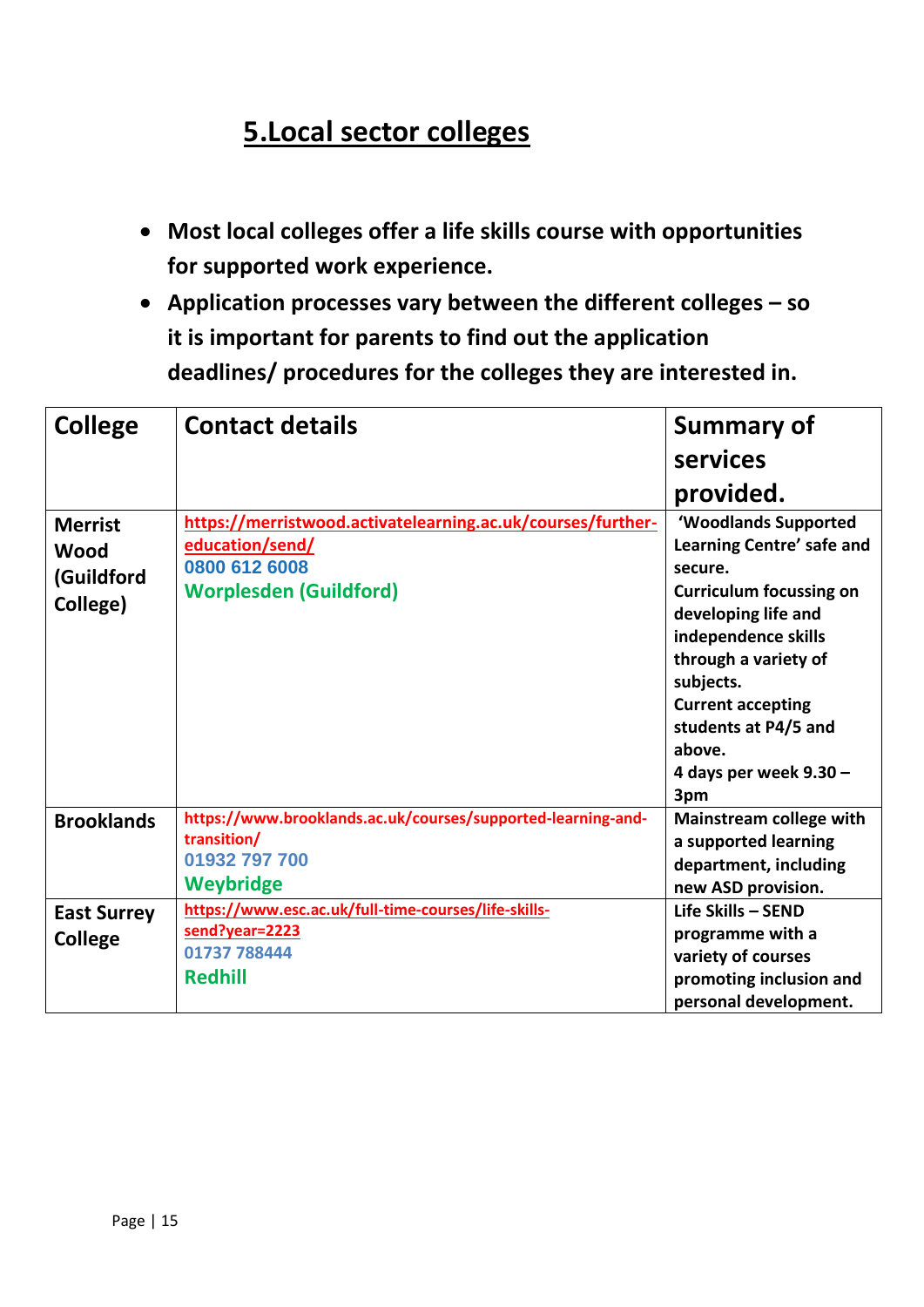# **6. Independent Colleges.**

- **Parents are advised to look at the Natspec colleges directory available at [www.natspec.org.uk](http://www.natspec.org.uk/) for up to date information on colleges.**
- **Independent colleges can be day and/or residential.**
- **Funding for independent colleges is usually ONLY agreed if a local college cannot meet the needs of a student AND that student clearly shows potential for further progress in education.**
- **It must also be considered that after completing courses at independent colleges, some students find it hard to transition back to their home locality and transfer the community skills they have learnt.**

| <b>PROVIDER</b>                  | <b>Contact details</b>                                                                                                                      | <b>Summary of services</b><br>provided.                                                                                                                                              |
|----------------------------------|---------------------------------------------------------------------------------------------------------------------------------------------|--------------------------------------------------------------------------------------------------------------------------------------------------------------------------------------|
| <b>Nash College</b>              | www.nashcollege.org.uk<br>admin@nash.livability/org.uk<br>0208 315 4800<br><b>Bromley, Kent</b>                                             | Different curriculum models for ASD,<br>SLD, PMLD students.<br>Day or residential provision.                                                                                         |
| <b>Orchard Hill</b>              | www.orchardhill.ac.uk<br>enquiries@orchardhill.ac.uk<br>0345 402 0453<br><b>Several locations across South</b><br><b>London and Surrey.</b> | Day college offering courses for SLD,<br>PMLD, ASD                                                                                                                                   |
| <b>Orpheus</b><br><b>Centre</b>  | www.orpheus.org.uk<br>enquiries@orpheus.org.uk<br>01883 744664<br><b>Godstone, Surrey</b>                                                   | Specialist college offering a learning<br>programme, supported housing and a<br>domiciliary home service.<br>A curriculum with a focus on arts,<br>performing arts and independence. |
| <b>Treloar</b><br><b>College</b> | www.treloar.org.uk/college<br>info@treloar.org.uk<br>01420 547400                                                                           | Residential college offering a life and<br>living skills curriculum for students<br>working at pre-entry 1 to level 3.                                                               |

• **Below are some of the more local independent colleges.**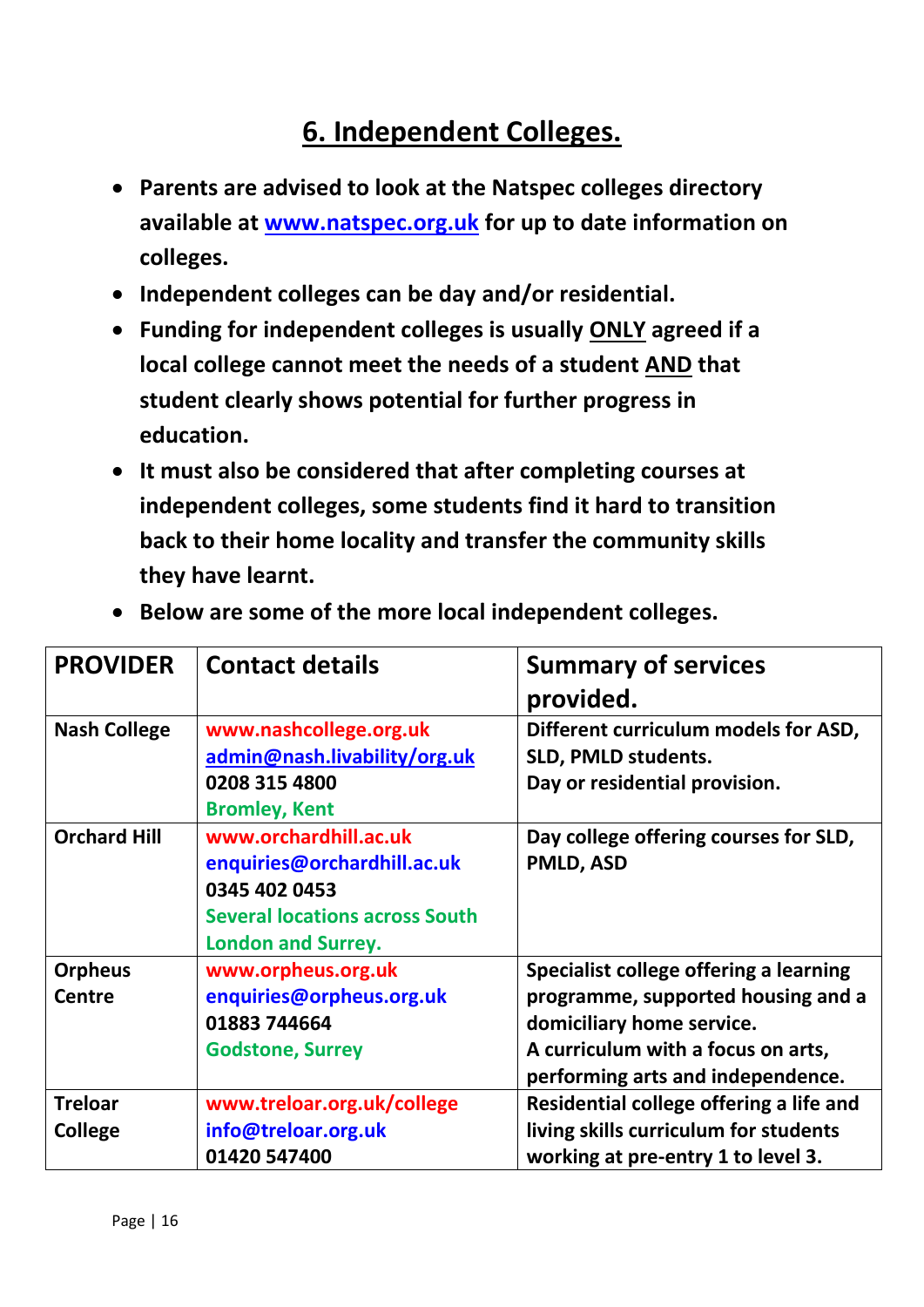|                 | <b>Alton, Hampshire</b>        |                                     |
|-----------------|--------------------------------|-------------------------------------|
| Young           | college.youngepilepsy.org.uk   | Day or residential college for with |
| <b>Epilepsy</b> | education@youngepilepsy.org.uk | autism, epilepsy and other          |
| (St Piers)      | 01342 831348                   | neurological conditions or special  |
|                 | <b>Lingfield, Surrey</b>       | needs.                              |

# **7. Social care/Day service providers:**

- **Some social care providers have links with local colleges for part time courses.**
- **Some residential providers also provide day services without the requirement to be a resident – these are listed in section 8.**

|                           | <b>PROVIDER   Contact details</b>                                                                      | <b>Summary of services</b><br>provided.                                                                                                                                                                                                      |
|---------------------------|--------------------------------------------------------------------------------------------------------|----------------------------------------------------------------------------------------------------------------------------------------------------------------------------------------------------------------------------------------------|
| <b>Avenues</b>            | www.avenuesgroup.org.uk<br>info@avenuesgroup.org.uk<br>0300 323 0405<br><b>Surrey, London, Kent</b>    | <b>Outreach services offering</b><br>support.                                                                                                                                                                                                |
| <b>County care</b>        | www.countycare.co.uk<br>info@countycare.co.uk<br>01483 224183                                          | Specialist support provider -<br>outreach support, social &<br>leisure activities, daytime<br>opportunities, daytrips,<br>supported holidays.                                                                                                |
| <b>Crossroads</b><br>care | www.crossroadscaresurrey.org.uk<br>enquiries@crossroadscaresurrey.co.uk<br>01372 869970                | <b>Highly trained Carer Support</b><br>Staff provide carer respite<br>breaks for 3 hours per week.<br>Clubs available.                                                                                                                       |
| <b>Dramatize</b>          | www.dramatize.co.uk<br>info@dramtize.co.uk<br>07912 183085 / 01784 250816<br><b>Ashford, Middlesex</b> | Dramatize is a theatre company<br>for individuals with learning<br>disabilities. The day service runs<br>5 days a week (9-4), 50 weeks a<br>year. Programme includes -<br>creative skills, life skills,<br>community visits, healthy living. |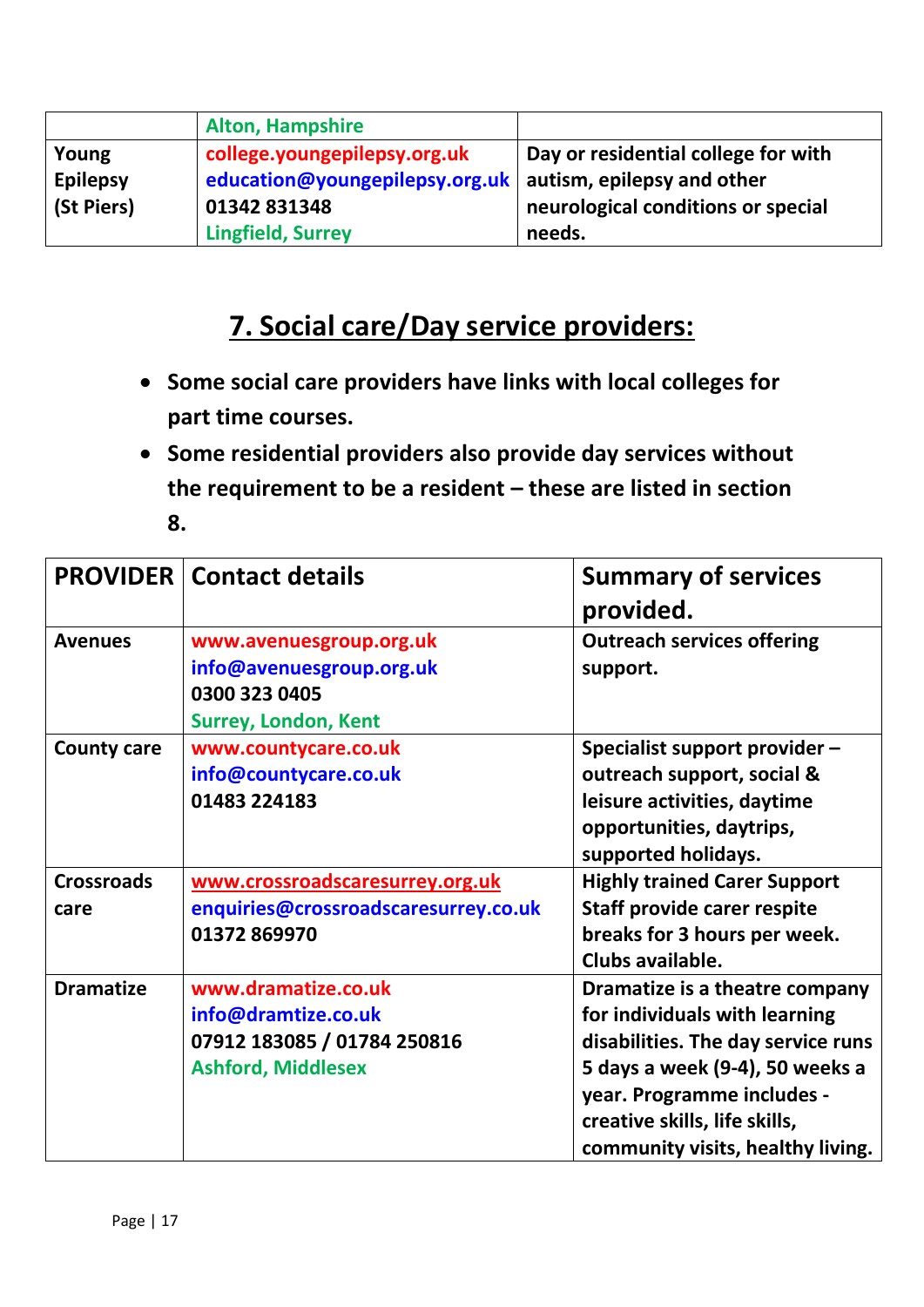| <b>Frimhurst</b>   | https://www.frimhurstenterprises.org.uk/ | A community interest company       |
|--------------------|------------------------------------------|------------------------------------|
| <b>Enterprises</b> | frimhurstenterprises@gmail.com           | dedicated to offering adults       |
|                    | 07887 393924                             | with learning disabilities a       |
|                    | <b>Based in Frimley Green/Deepcut</b>    | chance to develop                  |
|                    |                                          | independence and work related      |
|                    |                                          | skills alongside social and        |
|                    |                                          | creative activities.               |
| <b>The Grange</b>  | www.grangecentre.org.uk                  | A day service (5 days a week)      |
|                    | info@grangecentre.org.uk                 | offering life skills, vocational   |
|                    | 01372 452608                             | and leisure activities. Also offer |
|                    | <b>Based in Bookham</b>                  | supported living.                  |
| <b>Grassroots</b>  | https://grassrootproject.org/            | A day service (9am-4pm)            |
|                    | lee.wilkins@grassrootsproject.co.uk      | offering activities in a 'hands    |
|                    | 01784 472005                             | on' environment. E.g.              |
|                    | <b>Based in Egham</b>                    | gardening, woodwork, cooking,      |
|                    |                                          | day trips, sports.                 |
|                    |                                          |                                    |
| <b>The Grove</b>   | www.voyagecare.com/service/grove-        | Offers a day service and respite   |
| <b>Resource</b>    | <u>resource-centre/</u>                  | support for parents or carers.     |
| <b>Centre</b>      | 0800 0353776                             | <b>Provide sensory-therapeutic</b> |
|                    | <b>Based in Hindhead</b>                 | sessions and independence and      |
|                    |                                          | life skills sessions for people    |
|                    |                                          | with learning disabilities and     |
|                    |                                          | additional physical disability     |
|                    |                                          | and complex needs. Has             |
|                    |                                          | hydrotherapy pool.                 |
| <b>Halow</b>       | www.halowproject.org.uk                  | A registered charity providing     |
|                    | 01483 447960                             | opportunities and support for      |
|                    | <b>Based in Guildford.</b>               | young people to access social      |
|                    |                                          | activities, community based        |
|                    |                                          | learning and work like             |
|                    |                                          | experiences.                       |
|                    |                                          | Halow care can also provide a      |
|                    |                                          | 1:1 buddy service.                 |
| <b>My Time</b>     | www.sabp.nhs.uk/mytime                   | Day services for Adults with       |
|                    | 01372 203164                             | learning disabilities including    |
|                    | Hubs in Epsom, Reigate, Croydon,         | Autism.                            |
|                    | Chertsey.                                |                                    |
| Parity for         | https://parityfordisability.org.uk/      | At Parity day adults with          |
| <b>Disability</b>  | info@parityfordisability.org.uk          | multiple disabilities aged 18+     |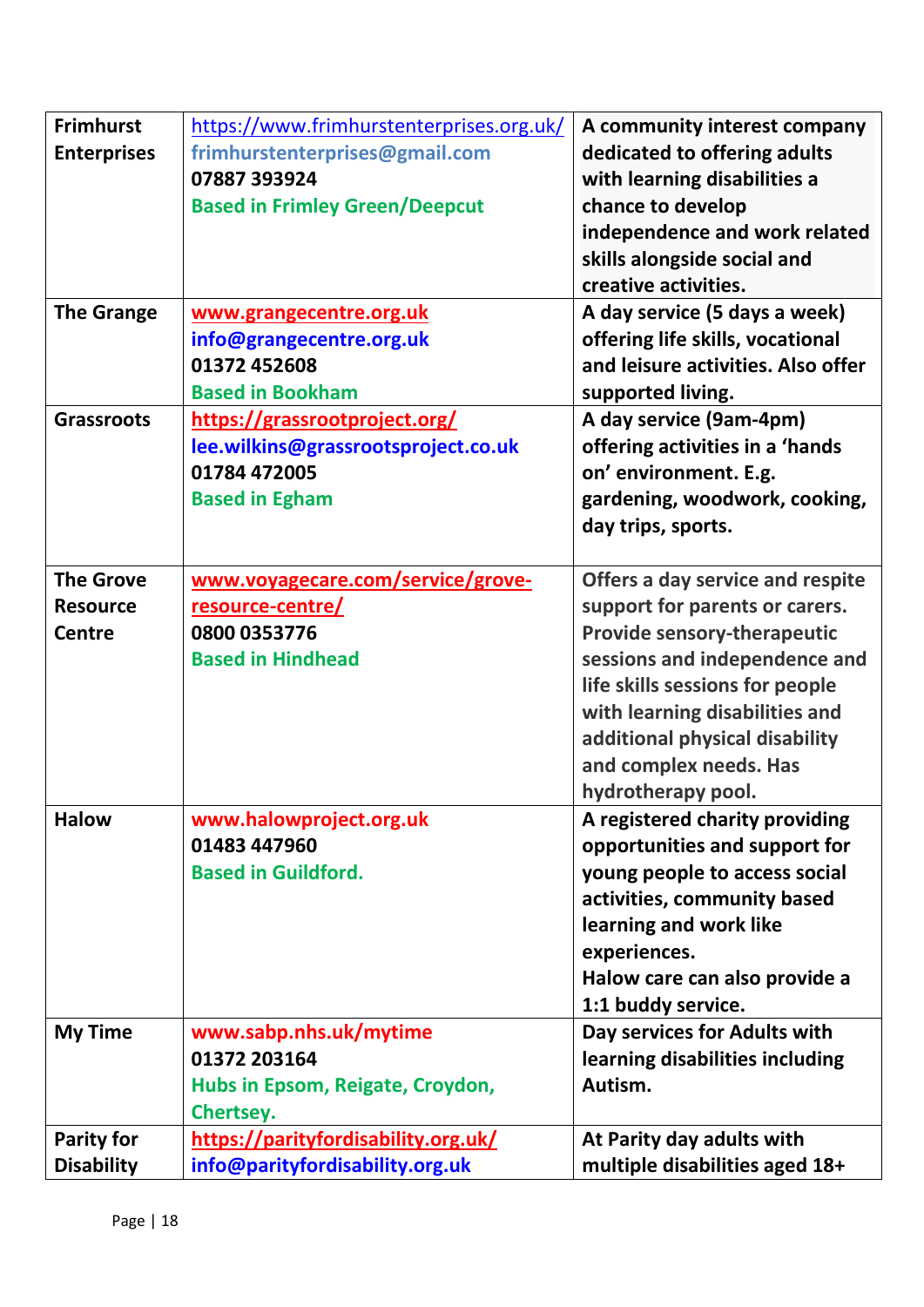|                     | 01252 373581                                     | continue learning, achieving          |
|---------------------|--------------------------------------------------|---------------------------------------|
|                     | Hubs in Farnborough, Mychett,                    | and being a part of the wider         |
|                     | <b>Camberley.</b>                                | community, supported by               |
|                     |                                                  | trained, caring staff. Day            |
|                     |                                                  | services.                             |
| Post 19             | www.post19.com                                   | An alternative to traditional         |
|                     | office@post19.com                                | colleges/day centres. Full or         |
|                     | 01252 723135                                     | part time placements, 50 weeks        |
|                     | <b>Based in Farnham</b>                          | per year. (9am – 4pm) as part of      |
|                     |                                                  | a life skills training programme.     |
| <b>St George's</b>  | www.clubhouseproject.org.uk                      | A Life Skills Day Service for         |
| <b>Clubhouse</b>    | lisa@theclubhouseproject.org.uk                  | young adults with learning            |
| Project             | Lisa Littlewood                                  | disabilities.                         |
|                     | 01932 988708                                     | They offer a variety of in-house      |
|                     | <b>Based at St George's college, Addlestone.</b> | and community based daytime           |
|                     |                                                  | activities and are committed to       |
|                     |                                                  | maximising personal choice and        |
|                     |                                                  | promoting independence in a           |
|                     |                                                  | kind and caring environment.          |
|                     |                                                  | Open 51 weeks a year, Mon -           |
|                     |                                                  | Fri 9am-4pm                           |
| <b>Surrey</b>       | www.surreychoices.com                            | <b>Employability, Day Services at</b> |
| <b>Choices</b>      | info@surreychoices.com                           | various hubs around Surrey,           |
|                     | 01483 806806                                     | <b>Shared Lives, Short breaks, PA</b> |
|                     | <b>Various hubs across Surrey</b>                | service.                              |
| <b>The National</b> | www.autism.org.uk                                | Day services for adults with          |
| <b>Autistic</b>     | 01483 861600                                     | Autism.                               |
| <b>Society</b>      | <b>Godalming</b>                                 |                                       |
| <b>The Therapy</b>  | www.thetherapygarden.org                         | Day service offering therapeutic      |
| Garden              | 01483 813846                                     | horticulture. (People usually         |
|                     | <b>Normandy</b>                                  | access this for 1 day a week as       |
|                     |                                                  | part of a mixed week.)                |
| Rendezvous          | www.whitelodgecentre.co.uk/what-we-              | Provide day services with             |
| at White            | do/adults                                        | different activities and courses      |
| Lodge               | 01932 567131                                     | on offer throughout the year.         |
|                     | <b>Chertsey</b>                                  | Also provide services for             |
|                     |                                                  | families and carers.                  |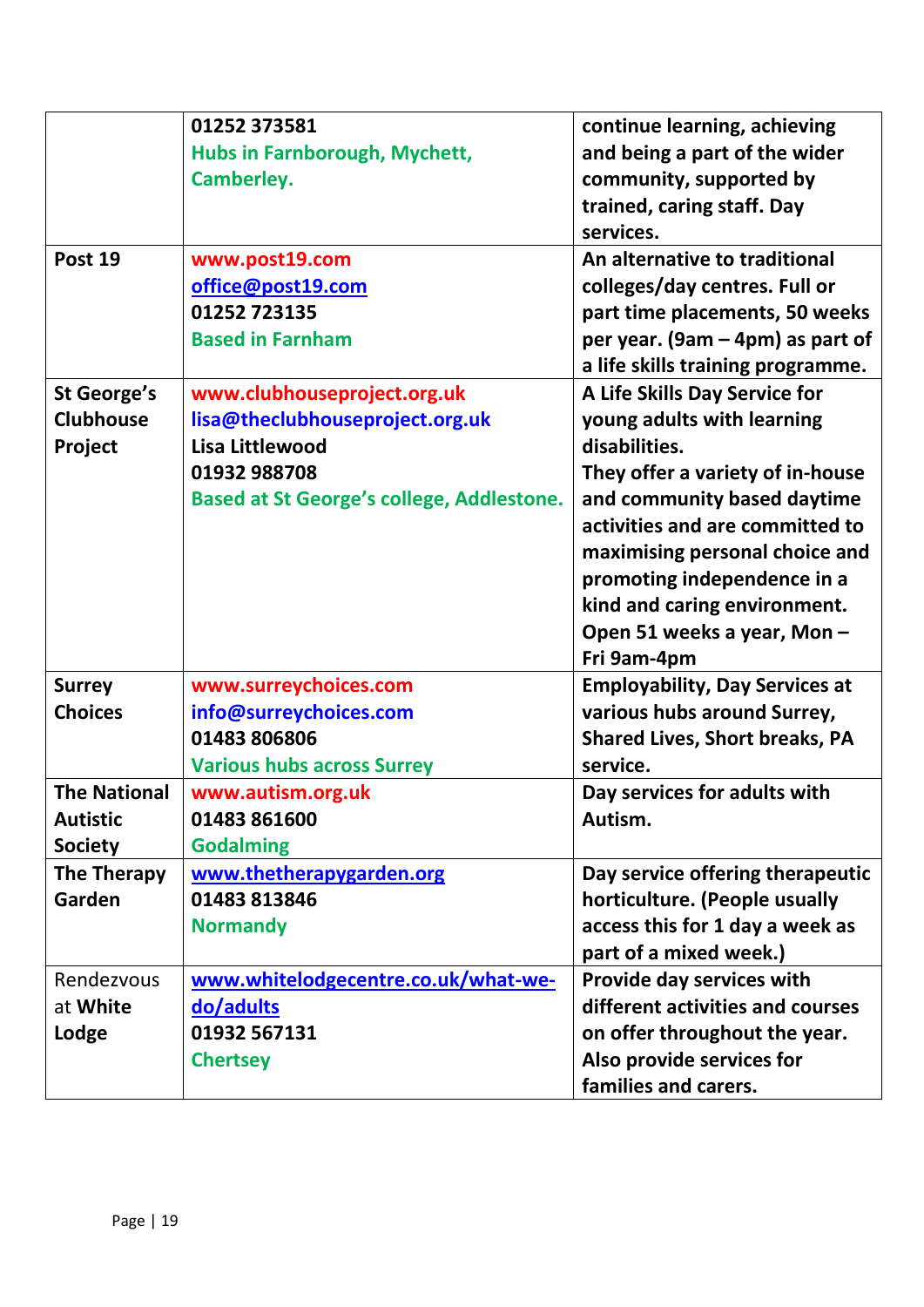# **8. Social care - Residential/Housing and Supported Living**

**If you are looking at supported living for your young person, please talk to the transition team. They will complete an e-brokerage form with you that is then sent out to the providers in the county. You will then be invited to go and view suitable provisions.** 

**This process is about finding the right place for your young person – you don't have to take the first place that is offered.** 

**If you are thinking of this the longer the time available the better – this means you can then look for appropriate provision that meets the needs of all rather than having to rush into something in an emergency situation.** 

**Most providers are now moving towards a 'supported living' model rather then 'residential'. The provision is very similar. There are just differences in how it is funded. Supported living gives the young person (and their appointees) more control over how their money is spent.** 

# **9. Choosing a provider - key considerations and questions to ask when visiting different providers.**

# **Prior to visits:**

- **Look at the provider's website to gain the key information about their aims, what their program offers and who is it suitable for.**
- **Make a list of questions to ask.**
- **Decide if you will take your son/daughter with you.**
- **Look at where is it located. Is transport provided? How long will the journey take on a normal day?**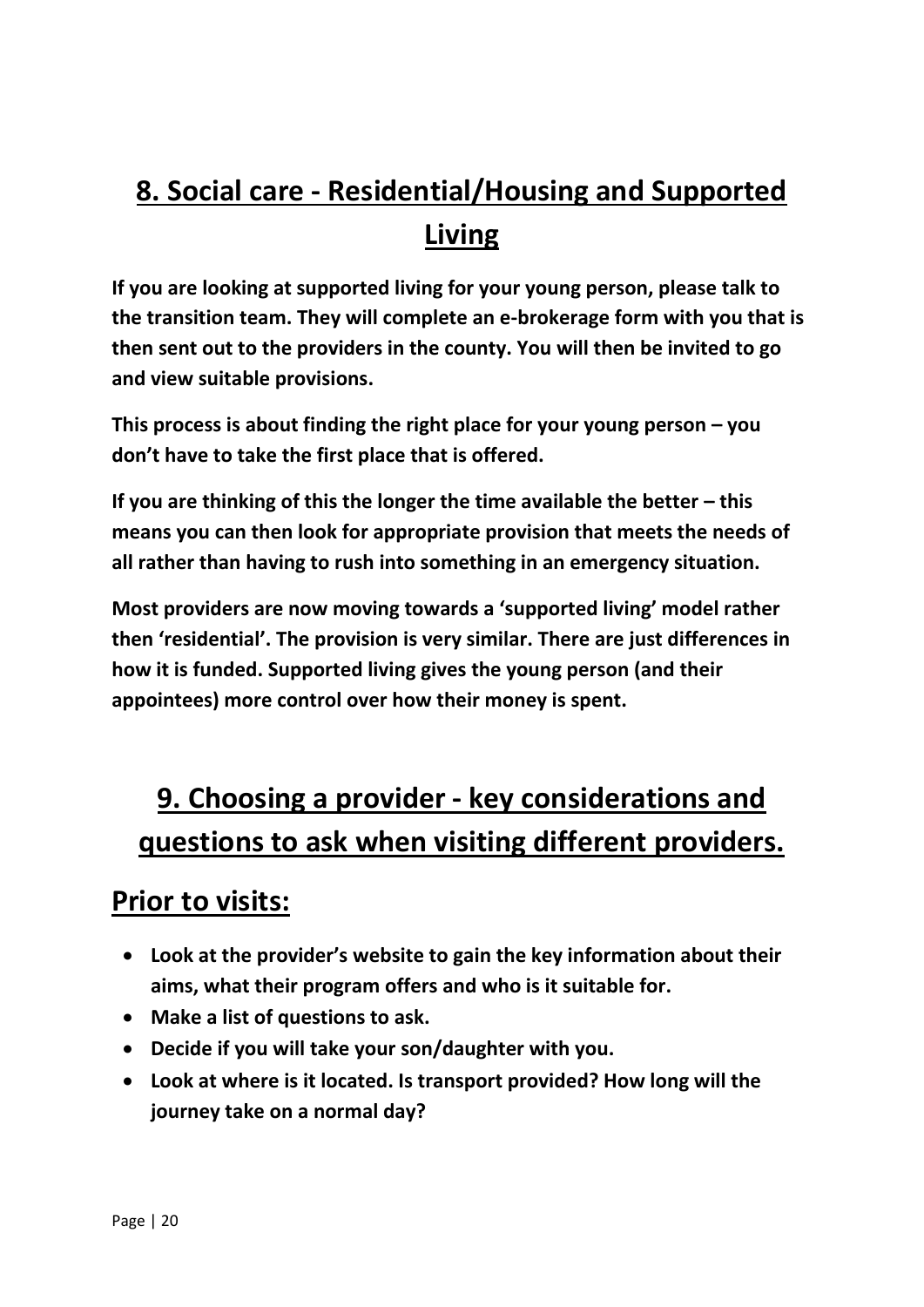• **Will you be able to meet key staff and/or observe what other service uses are doing during the visit?** 

# **Colleges:**

- **How many days per week in college and what are the hours/holidays?**
- **How many years is the course and how frequently is the place/funding reviewed?**
- **What are the transport arrangements to/from college?**
- **What are the student numbers in a class/group and what is the student/staff ratio?**
- **What does the daily timetable look like?**
- **What does the curriculum offer and what subject areas are covered/available? Do students get a choice of subjects?**
- **How often do students access the community?**
- **Do you offer any residential trips?**
- **How does the college communicate with parents/carers?**
- **Are there nurses/therapists on site?**
- **Can you support my son/daughter's current method of communication?**
- **Are you able to update communication aids/high tech devices?**
- **How are the students prepared for transition beyond college?**
- **Are there any links with supported living provisions?**
- **Do you offer taster days/transition visits once funding is agreed?**

#### **Social care:**

- **What are the ages of the other clients?**
- **What opportunities are there to access the community?**
- **Do the clients have opportunities to go on holidays/short breaks?**
- **What is the structure of the day?**
- **How many people in a group and what is the staff to client ratio?**
- **What therapy services can you provide?**
- **Is there a nurse on site?**
- **What opportunities are there for socialising with others?**
- **How do you communicate with parents?**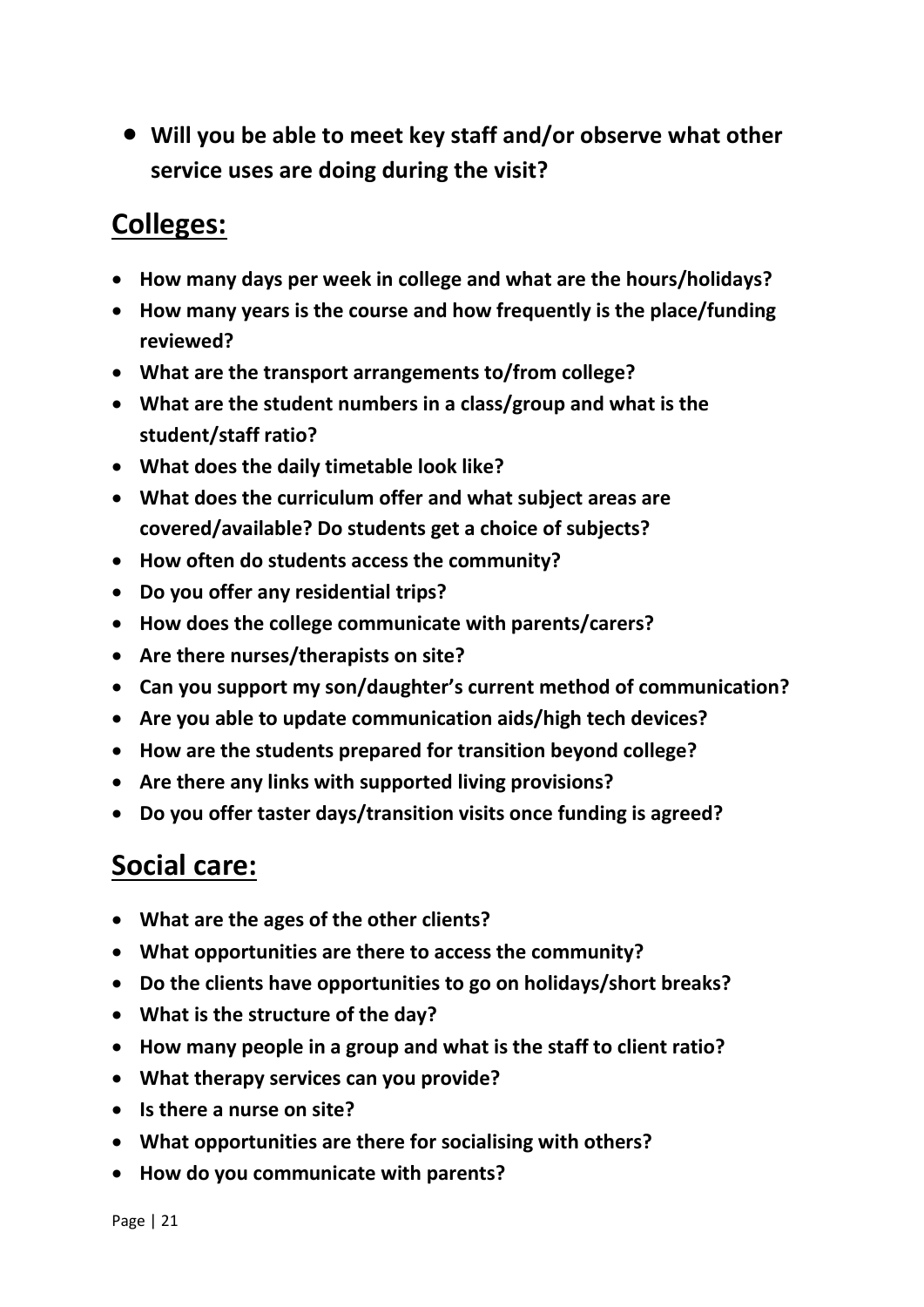- **What happens if a PA is off sick and cannot support a young person – will there be cover?**
- **Do you offer taster days?**

#### **Key considerations after visiting provisions:**

- **Was it welcoming?**
- **How far away is it and how will your son/daughter get there?**
- **Did the students/clients seem happy/motivated and engaged in their learning or activities?**
- **Can you see your son/daughter at this provision?**
- **Are the activities meaningful and age appropriate?**

## **10. Financial and Legal considerations.**

**It is important that parents seek independent advice about benefits that are available from the age of 16. Some benefits that are available at 16 can stop eligibility for other ones and therefore benefits should be worked out on an individual basis and parents need to look closely at what is best for their family situation.** 

**Staff at Portesbery School are unable to fully advise on this.** 

**Social workers/case workers and your local citizens advice bureau should be able to advise you.** 

**However, some of the key benefits that your son/daughter might be eligible for are:**

- **PIP – Personal Independence Payment for 16+**
- **ESA – Employment and Support Allowance**
- **16-19 vulnerable student's bursary – applied for via school**
- **Carer's allowance – for parents/carers.**

**You will receive a letter about Child Benefit when your son/daughter approaches the end of Year 11, asking if they are staying on in education etc in order for you to continue claiming it. It will ask what course/qualifications your son/daughter is studying. The qualification we work towards at**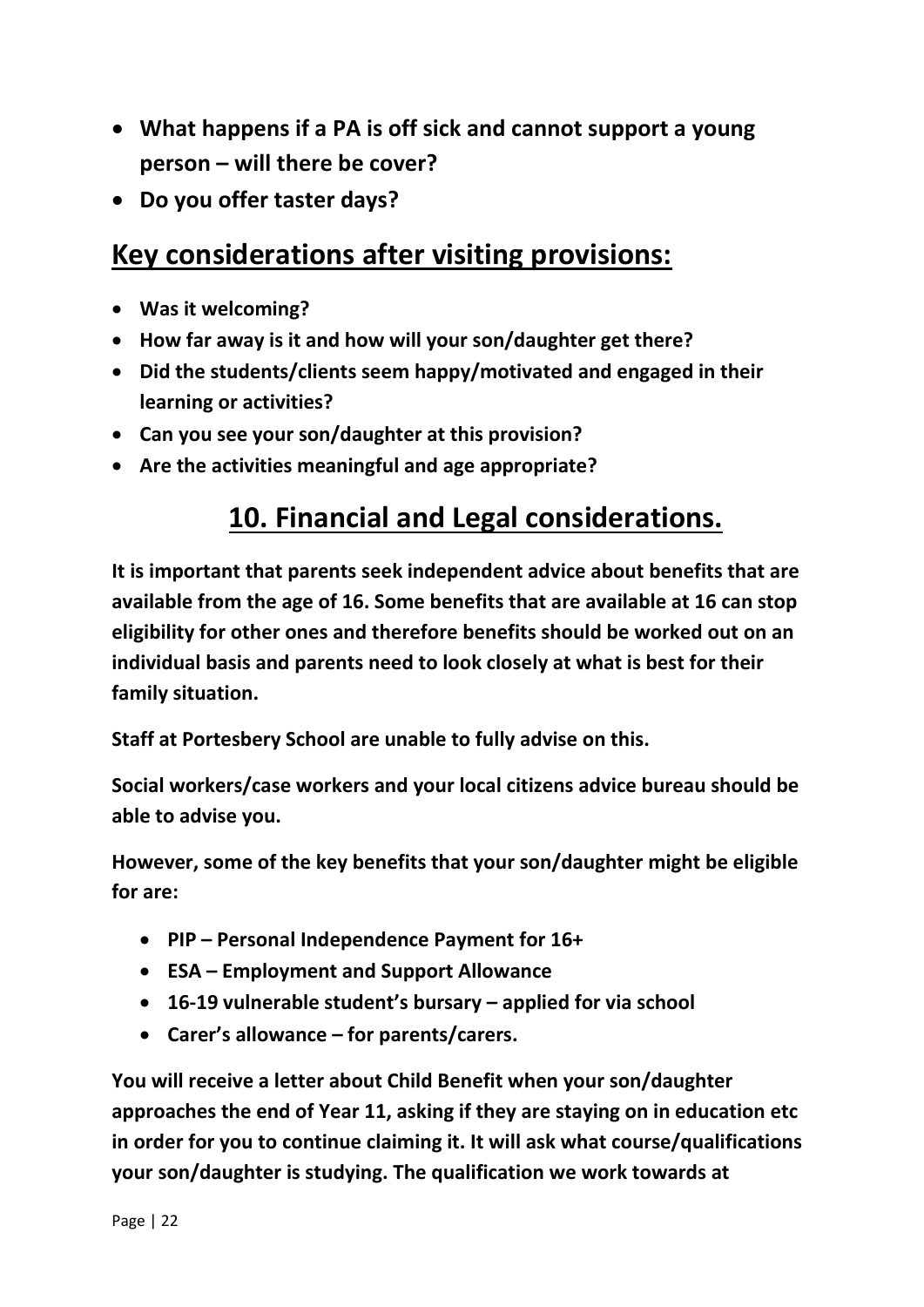**Portesbery in Post 16 are either ASDAN Personal Progress or ASDAN Personal and Social Development. Your class teacher will be able to tell you which qualification your young person is working towards.**

**Independent advice should also be sought about opening bank accounts for students as many parents have found that leaving this until a young person is 16 is often too late.** 

# **11. Deputyship**

**Deputyship is the legal framework that gives named adults the legal rights to control another adult's finances and to make decisions about their health and welfare, including where they live. It has to be set up through the court.** 

**You can apply to become someone's deputy if they 'lack mental capacity'. This means they cannot make a decision for themselves at the time it needs to be made. They may still be able to make decisions for themselves at certain times.**

**There are two types of deputyship -**

**Property and financial affairs deputy - You'll do things like pay the person's bills or organise their pension.**

**Personal welfare deputy - You'll make decisions about medical treatment and how someone is looked after.**

**For more information talk to your young person's social wordker or school. You can also look on the website - [www.gov.uk/court-of-protection.](http://www.gov.uk/court-of-protection)**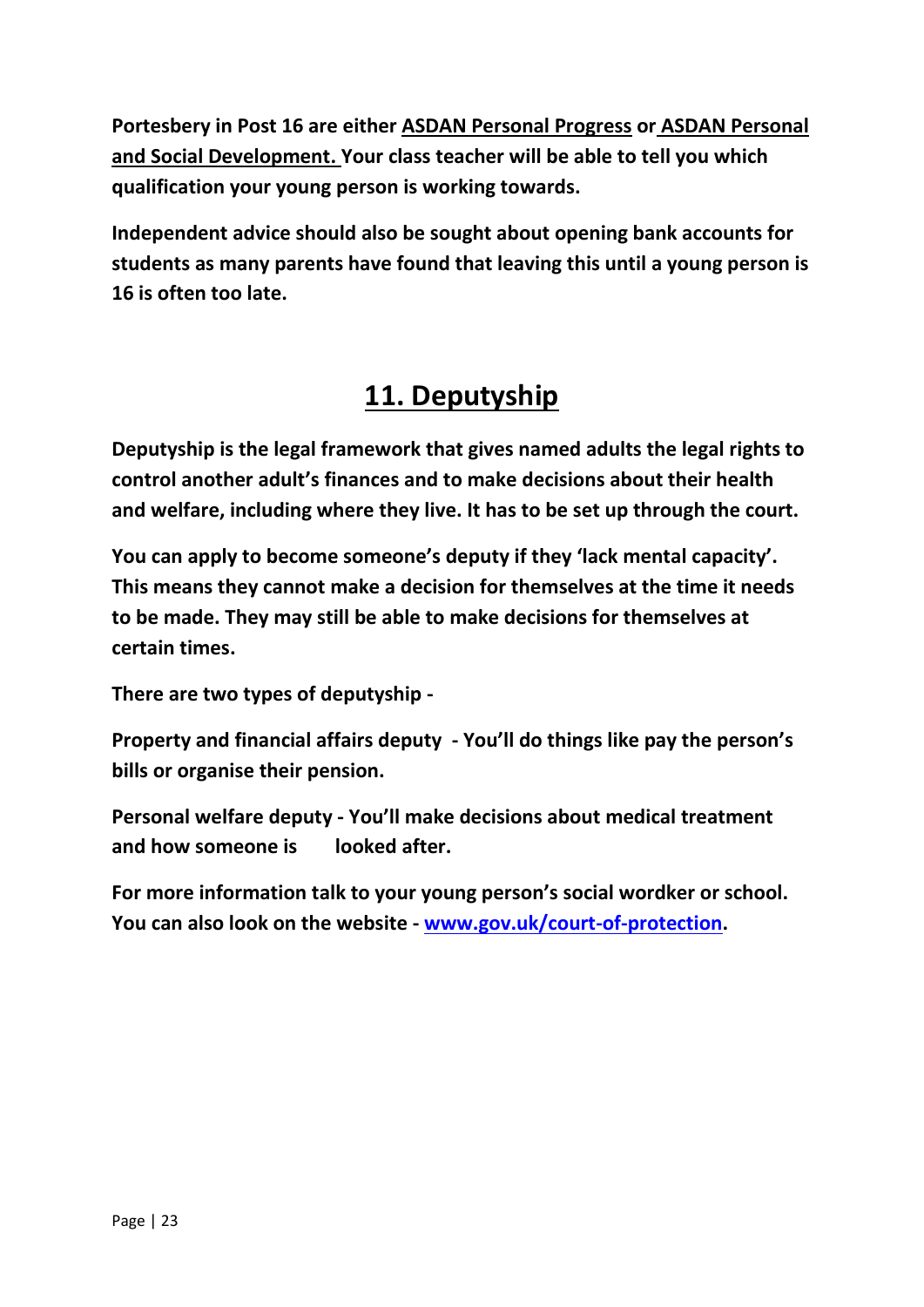# **12. Supporting young people through the transition process.**

**It is essential to promote independence wherever possible. At home, try to involve your son/daughter in household tasks where appropriate e.g. planning meals, making shopping lists, shopping trips, cooking, making beds, laundry, cleaning, gardening etc. These are also the outcomes that social care provisions will work towards.** 

**Students in Portesbery Post 16 will be given opportunities to take part in a residential trip each year. This gives students the chance to spend time away from home and increase their independence and social skills while trying new and challenging activities.** 

**Most providers allow for some taster/transition days once placements and funding have been secured. School staff will accompany students on these visits to support the transition.**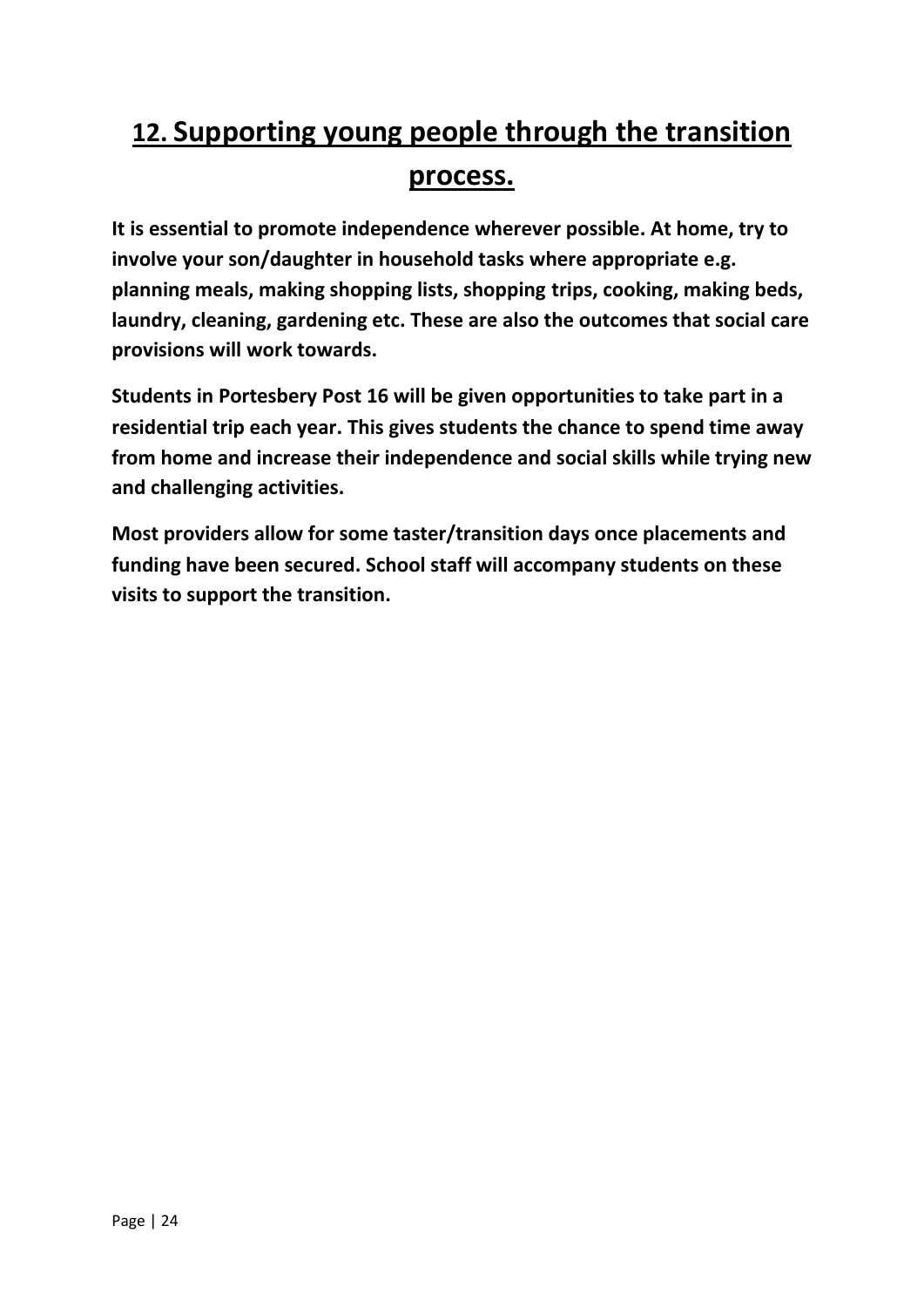# **13.Other sources of support**

| <b>PROVIDER</b>        | <b>Contact details</b>                      | <b>Summary of services</b>               |
|------------------------|---------------------------------------------|------------------------------------------|
|                        |                                             | provided.                                |
| <b>Action for</b>      | www.actionforcarers.org.uk                  | <b>Support and advice for carers</b>     |
| <b>Carers</b>          | info@actionforcarers.org.uk<br>01483 302748 |                                          |
| Carer                  | Lisa Woodruff                               | Lisa is a carer support worker who       |
| <b>Information</b>     | Ask the transition team to add you          | sends out monthly emails with            |
| <b>Update</b>          | to the mailing list.                        | information about respite                |
|                        |                                             | options/ day services.                   |
| Cerebra                | w3.cerebra.org.uk                           | <b>Offers lots of advice and</b>         |
|                        | enquiries@cerebra.org.uk                    | factsheets, parent guides                |
|                        | 01267 244200                                | including legal and financial            |
| <b>Citizens advice</b> |                                             | advice.<br><b>Benefits advice</b>        |
|                        | www.citizensadvice.org.uk<br>03444 111 444  |                                          |
| <b>Family Voice</b>    | www.familyvoicesurrey.org                   |                                          |
| <b>Surrey</b>          | contact@familyvoicesurrey.org               |                                          |
|                        | 01372 705 708                               |                                          |
| <b>Linkable</b>        | www.linkable.org.uk                         | <b>Social groups</b>                     |
|                        | lesley.melling@linkable.org.uk              | <b>Holidays for 18-25s</b>               |
|                        | 01483 770037                                |                                          |
| <b>Mencap</b>          | <b>Woking</b><br>www.mencap.org.uk          | Lots of advice and support on            |
|                        | 0808 808111                                 | their website for young people           |
|                        |                                             | with disabilities and their families     |
| <b>Surrey Autism</b>   | www.surreypb.org.uk                         | Lots of information about                |
| Partnership            |                                             | benefits, carer support, transition      |
| board                  |                                             | etc.                                     |
| <b>Surrey disabled</b> | www.sdpp.org.uk                             | <b>Information and advocacy services</b> |
| peoples                | 01483 750973                                |                                          |
| partnership            | Surreyhubs -                                | <b>Surreyhubs provide information</b>    |
|                        | www.thesurreyhubs.org.uk                    | and support to help people stay          |
|                        |                                             | independent.                             |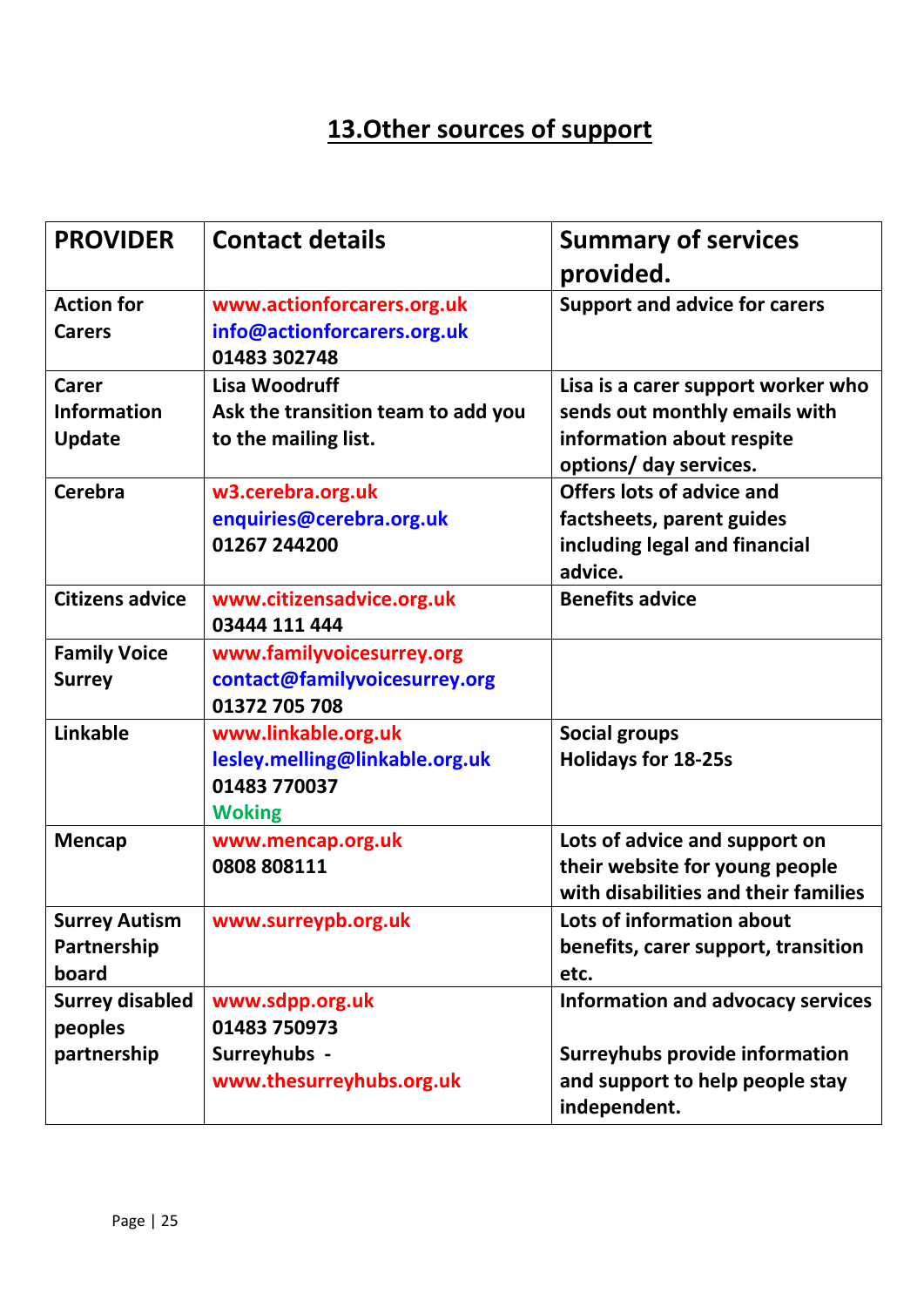| <b>Surrey</b><br>Independent<br><b>Living Council</b><br>(SILC) | www.surreyilc.org.uk<br>admin@surreyilc.org.uk<br>01483 458111 | Practical advice on staying safe<br>and independent at home<br>Support with budgets, bank<br>accounts and financial<br>management<br>Support recruiting and employing<br>care workers and personal<br>assistants |
|-----------------------------------------------------------------|----------------------------------------------------------------|------------------------------------------------------------------------------------------------------------------------------------------------------------------------------------------------------------------|
| <b>Surrey</b>                                                   | www.surreyinformationpoint.org.uk                              | Local information for young                                                                                                                                                                                      |
| <b>Information</b>                                              | mash@surreycc.gov.uk                                           | people and their families.                                                                                                                                                                                       |
| point                                                           | 0300 470 9100                                                  |                                                                                                                                                                                                                  |
| <b>Together for</b>                                             | www.togetherforshortlives.org.uk                               | Information and advice for                                                                                                                                                                                       |
| short lives                                                     |                                                                | parents and professionals                                                                                                                                                                                        |
|                                                                 | 0808 8088 100                                                  |                                                                                                                                                                                                                  |

# **14.Clubs and activities available at 18.**

**Clubs and activities that are available at 18 (while students are still at Portesbery):**

| <b>PROVIDER</b>                           | <b>Contact details</b>                                                                                                               | <b>Summary of services</b><br>provided.                                                                                    |
|-------------------------------------------|--------------------------------------------------------------------------------------------------------------------------------------|----------------------------------------------------------------------------------------------------------------------------|
| <b>Challengers</b><br><b>Young Adults</b> | disability-challengers.org<br>PlayandLeisureTeam@disability-<br>challengers.org<br>01483 230 939<br><b>Epsom, Farnham, Guildford</b> | <b>Schemes for 18-25s</b><br>Evenings, weekends and<br>holidays                                                            |
| <b>Jets at White</b><br>Lodge             | www.whitelodgecentre.co.uk<br>reception@whitelodgecentre.co.uk<br>Amy<br>01932 577961<br><b>Cherstey</b>                             | Activities for 18 - 25s<br>1 <sup>st</sup> and 3 <sup>rd</sup> Saturday of<br>every month<br><b>Flexible running hours</b> |
| <b>Mencap</b>                             | www.mencap.org.uk/advice-and-support<br>Search for groups near you.                                                                  | <b>Activities for young people</b><br><b>Respite and short breaks</b>                                                      |